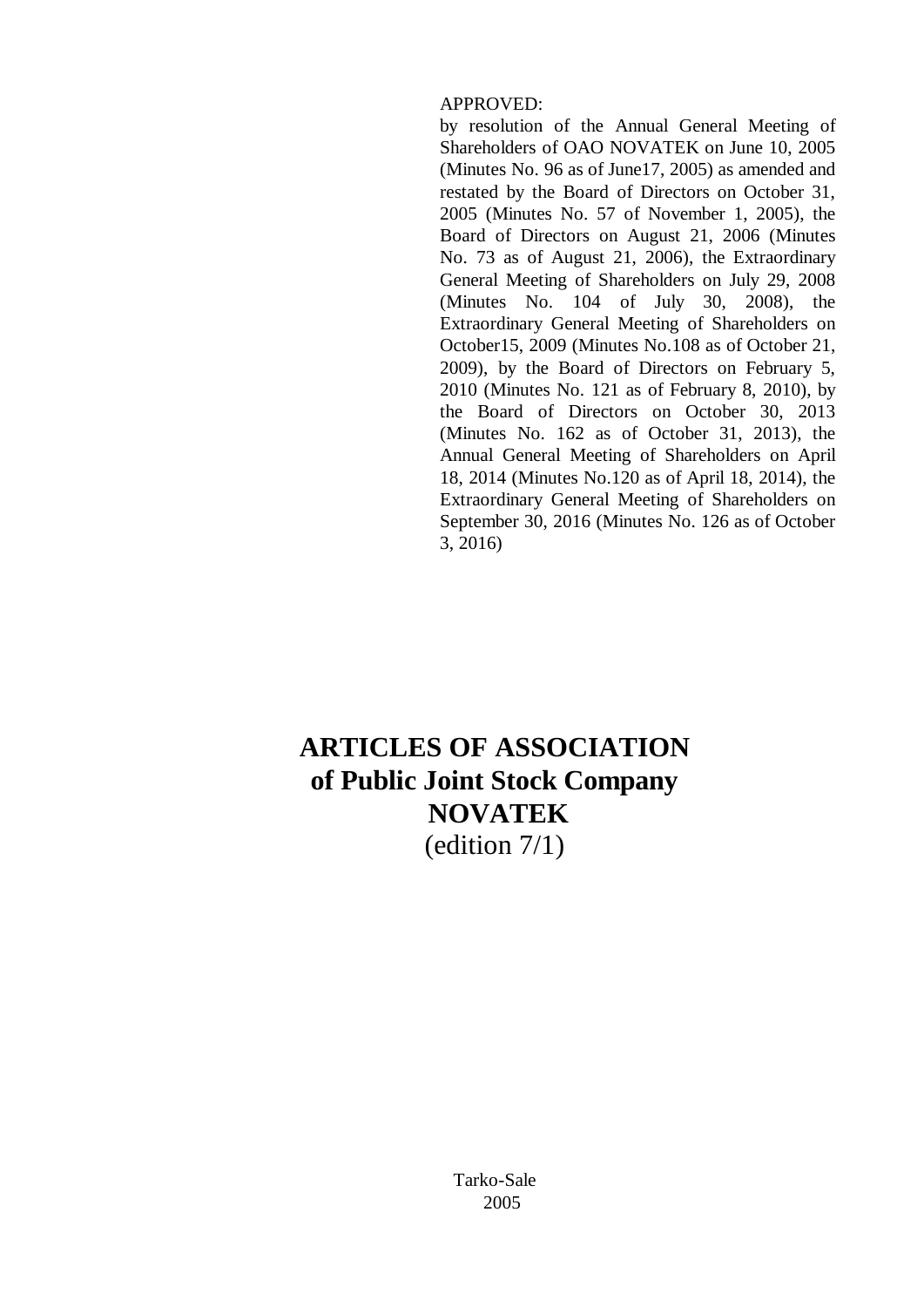#### **1. GENERAL PROVISIONS**

1.1. These Articles of Association were drawn up in accordance with requirements of the Civil Code of the Russian Federation and the RF Federal Law N 208-FZ dated 26 December 1995.

1.2. NOVATEK Public Joint Stock Company, earlier referred to as Joint Stock Company of Open Type Financial and Investment Company "Novafininvest", Open Joint Stock Company Financial and Investment Company "Novafininvest", NOVATEK Open Joint Stock Company, was established in 1994 and registered under the Order of the Oktyabrskiy District Administration of Samara No. 1461 dated 16 August 1994.

*(The paragraph wording approved by resolution of the Extraordinary General Meeting of Shareholders on September 30, 2016, Minutes No. 126 as of October 3, 2016)*

The change of the Company's location from Novokuibyshevsk, Samara Region, to Tarko-Sale, was approved by resolution of the Extraordinary General Meeting of Shareholders on 15 November 2002, Minutes No. 74, and registered by the RF Tax Ministry Inspectorate for Purovsky District, Yamal-Nenets Autonomous Region, on 4 December 2002 under the State Registration Number 2028900859997.

Change of the name from Joint Stock Company of Open Type Financial and Investment Company "Novafininvest" to Open Joint Stock Company Financial and Investment Company "Novafininvest" was approved by resolution of the General Meeting of Shareholders dated March 28, 1996 (Minutes No. 12). Restated Articles of Association reflecting the said amendment were registered by the Order of the Oktyabrskiy District Administration of Samara No. 797 dated May 15, 1996.

*(The paragraph wording approved by resolution of the Extraordinary General Meeting of Shareholders on September 30, 2016, Minutes No. 126 as of October 3, 2016)*

Change of the name Novafininvest Financial and Investment Open Joint-Stock Company to NOVATEK Open Joint-Stock Company was approved by resolution of the Annual General Meeting of Shareholders dated March 7, 2003 (Minutes No. 76). Amendments to the Articles of Association in connection with the change of the Company's name were registered on 18 March 2003 by the RF Tax Ministry Inspectorate for Purovsky District, Yamal-Nenets Autonomous Region, under the State Registration Number 2038901120575.

*(A new paragraph introduced by the Extraordinary General Meeting of Shareholders on September 30, 2016, Minutes No. 126 as of October 3, 2016)*

Change of the name NOVATEK Open Joint-Stock Company to NOVATEK Public Company was approved by resolution of the Extraordinary General Meeting of Shareholders dated September 30, 2016 (Minutes No. 126).

*(A new paragraph introduced by the Extraordinary General Meeting of Shareholders on September 30, 2016, Minutes No. 126 as of October 3, 2016)*

1.3. The Company's full name in the Russian language shall be: публичное акционерное общество «НОВАТЭК». The Company's brief name in the Russian language shall be: ПАО «НОВАТЭК».

*(The paragraph wording approved by resolution of the Extraordinary General Meeting of Shareholders on September 30, 2016, Minutes No. 126 as of October 3, 2016)*

The Company's full name in the English language shall be: Public Joint Stock Company NOVATEK. The Company's brief name in the English language shall be: NOVATEK JSC.

1.4. The Company, being a for-profit corporate body is established in the legal corporate form of a joint stock company, shall have the public status, shall exist for an unlimited period of time beginning from the date of its state registration, and have in its ownership separate property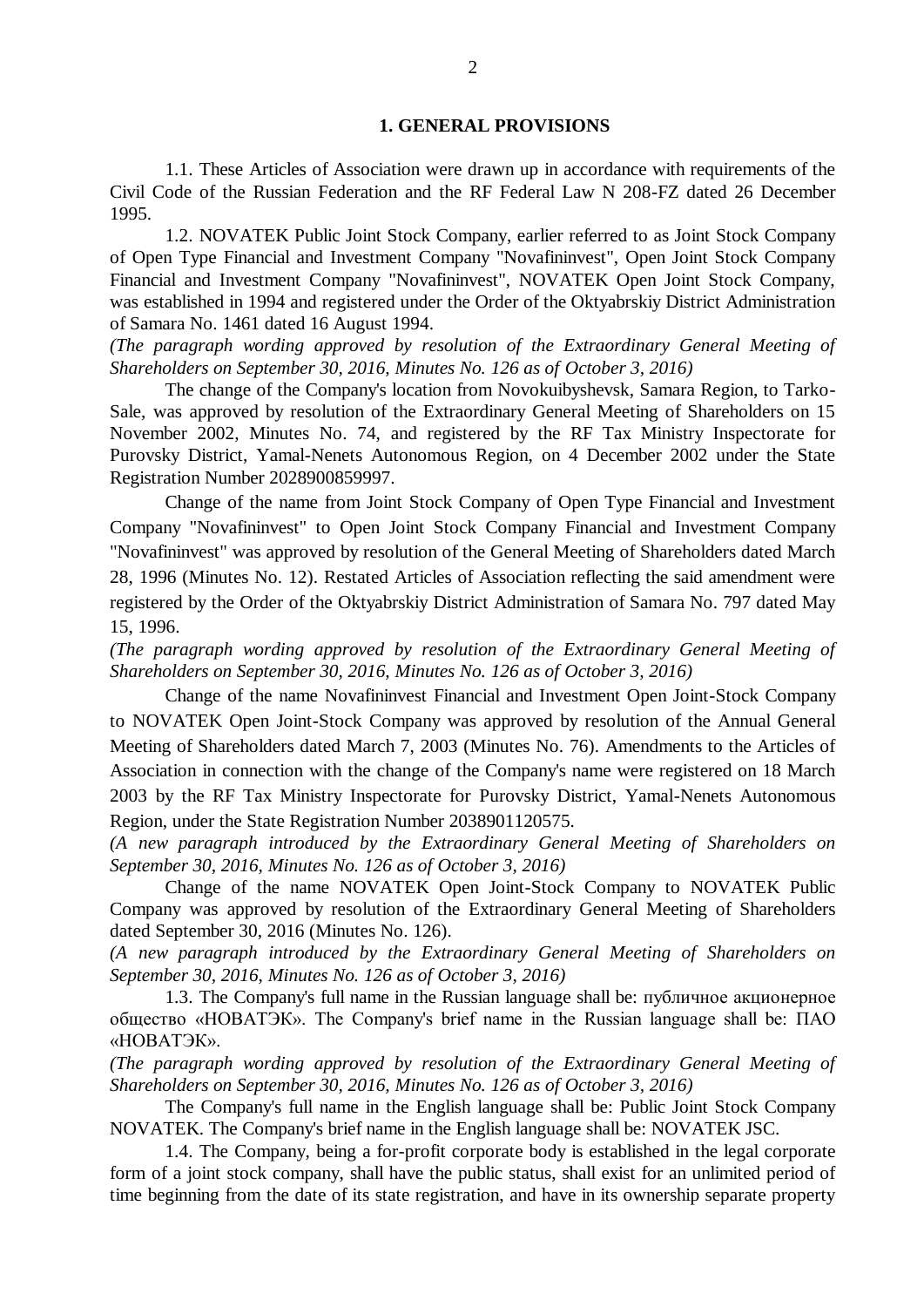accounted on its independent balance sheet. The Company may, on its own behalf, acquire and exercise property and non-property rights and personal non-property rights, perform obligations, sue and be sued in court.

*(The clause wording approved by resolution of the Extraordinary General Meeting of Shareholders on September 30, 2016, Minutes No. 126 as of October 3, 2016)*

1.5. The Company shall have the right to open bank accounts on and beyond the territory of the Russian Federation, issue shares and other securities in the prescribed manner.

1.6. The Company shall have a round seal bearing its full corporate name and location in the Russian language.

The Company shall be entitled to have stamps and letterheads bearing its corporate name, logo, as well as its duly registered trademark and other means of visual identification.

1.7. The Shareholders shall not be liable for the Company's obligations and shall bear the risk of losses arising out of the Company's activities within the value of the shares they hold.

1.8. The Company shall be held liable for its obligations to the extent of all its property.

1.9. The Company shall not be held liable for obligations of its shareholders.

1.10. Company's registered office: Tarko-Sale, Purovsky district, Yamal-Nenets Autonomous Region, Russian Federation.

*(The clause wording approved by resolution of the Extraordinary General Meeting of Shareholders on September 30, 2016, Minutes No. 126 as of October 3, 2016)*

# **2. OBJECTIVES OF THE COMPANY'S BUSINESS**

2.1. The Company shall have civil rights and obligations required to carry out any types of activities not prohibited by the Federal Laws. The Company may engage in certain activities as listed in the federal laws under a special permit (license) only. Should such special permit (license) for carrying out certain activities require them to be exclusive, the Company shall not be entitled within the validity period of such special permit (license) to carry out any other activities, except for those provided for by the special permit (license).

2.2. The Company may carry out the following types of activities:

- production and processing of oil, gas and gas condensate;

- selling oil, gas, gas condensate and their refined products;

- development of oil, gas and gas condensate fields and field facilities construction;

- geological study of subsurface resources, exploration and production of oil, gas and gas condensate;

- construction of trunk and interfield oil, gas and petroleum product pipelines;

- maintenance of trunk and interfield oil, gas and petroleum product pipelines;

- working out project documentation for the construction, reconstruction, expansion, technological re-equipment and liquidation of trunk and interfield oil, gas and petroleum product pipelines;

- expert review (including expert opinion) of equipment and materials for the trunk oil, gas and petroleum product pipelines;

- construction of general-purpose motor roads and road maintenance facilities;

- construction engineering;

- transportation of hydrocarbon raw materials through the interfield pipelines;
- construction of gas supply facilities;
- operating facilities of the oil and gas industry and exploration facilities;
- construction of buildings and facilities;

- innovative activities, including development and implementation of advanced technologies, realization of the relevant licenses and transfer of technical documentation;

- commercial and brokerage activities, including such activities at conducting export and import operations;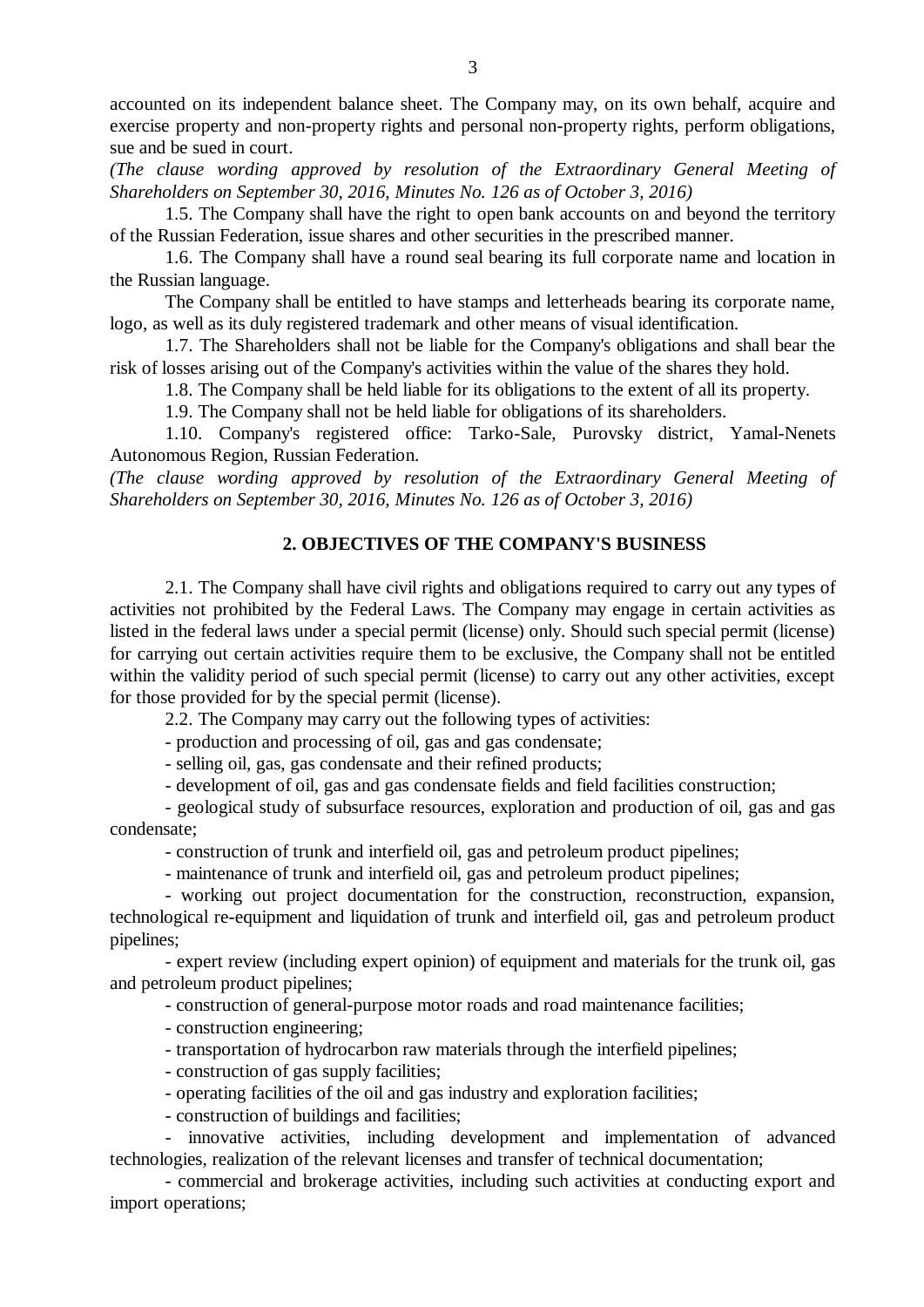- entering into agreements for performing the works and services that require cooperation between companies, as well as entering into agreements for performing the functions of a management company in relation to other business entities;

- expert review of innovation programs;

- trust management;

- wholesale trade;

- foreign economic activities in the form of export and import, foreign exchange, credit and financial operations, including in particular raising foreign investments and loans intended for industry modernization and expansion, implementation of advanced technologies, output of new products and participation in the investment projects and innovation programs;

- marketing services;

- conducting operations at a commodity exchange;

- organization of hotel and consumer services, leisure time activities, health and fitness and other types of services;

- conducting brokerage and leasing operations;

- provision of advisory services;
- arrangement of transportation, provision of transportation and car rental services;
- real estate transactions;

- other types of activities.

2.3. The Company shall perform duties related to industrial mobilization training and perform industrial mobilization tasks in accordance with the applicable laws and approved mobilization plans.

2.4. The Company shall perform works related to the use of information which constitutes a state secret being guided by the Russian Federation Law "On State Secret" and other regulatory acts protecting state secrets.

## **3. SUBSIDIARIES AND AFFILIATES. BRANCHES AND REPRESENTATIVE OFFICES**

3.1. The Company may have subsidiaries and affiliates in the Russian Federation enjoying rights of a legal entity and established in accordance with applicable laws of the Russian Federation. The Company may have subsidiaries and affiliates abroad established in accordance with applicable laws of the foreign state where such subsidiary or affiliate is located, unless otherwise is provided for by the RF international treaties.

3.2. The Company may establish branches and open representative offices in the Russian Federation and abroad in compliance with requirements of the applicable law of the foreign state where such branch or representative office is located, unless otherwise is provided for by international treaties of the Russian Federation. The Board of Directors shall resolve on establishing affiliates and representative offices or liquidation thereof in accordance with applicable laws.

3.3. (*The clause is deemed null and void by the Extraordinary General Meeting of Shareholders on September 30, 2016, Minutes No. 126 as of October 3, 2016)*

# **4. AUTHORIZED CAPITAL AND SHARES**

4.1. The Company's authorized capital is comprised of 303,630,600.00 (Three Hundred and Three Million Six Hundred and Thirty Thousand Six Hundred) Russian Roubles. The authorized capital consists of the nominal value of 3,036,306,000.00 (Three Billion Thirty Six Million Three Hundred and Six Thousand) ordinary registered shares acquired by the shareholders (outstanding shares). The par value of each ordinary registered share is 0.1 Russian Roubles. All the Company's shares are registered shares.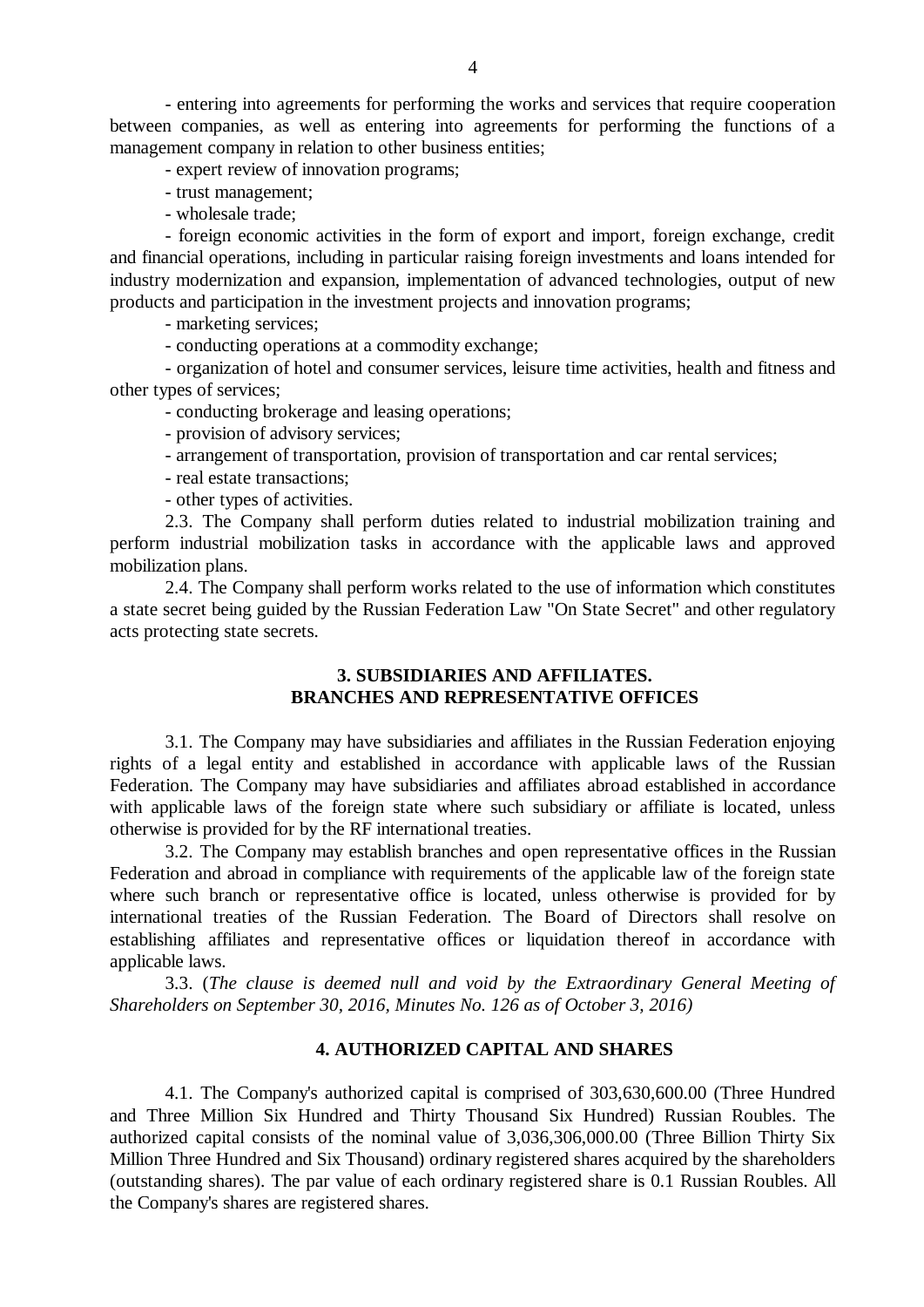*(The clause wording approved by the Board of Directors on August 21, 2006, Minutes No. 73 as of August 21, 2006)*

4.2. In addition to outstanding shares, the Company shall be entitled to place 7,557,376,000 (Seven Billion Five Hundred and Fifty-Seven Million Three Hundred and Seventy-Six Thousand) ordinary registered shares with a par value of 0.1 Russian Roubles per share (authorized shares). The Company's additional shares shall confer the same rights as those granted by outstanding shares.

*(The clause wording approved by the Board of Directors on August 21, 2006, Minutes No. 73 as of August 21, 2006)*

4.3. The Company's authorized capital may be increased by means of increasing the par value of its shares by resolution of the General Meeting of Shareholders or by means of placement of additional shares by resolution of the General Meeting of Shareholders or the Company's Board of Directors, in the events provided for by applicable laws and the Articles of Association.

*(The paragraph wording approved by the Annual General Meeting of Shareholders on April 18, 2014, Minutes No. 120 as of April 18, 2014)*

A resolution to increase the Company's authorized capital via placement of additional shares shall be passed by the Board of Directors unanimously and the votes cast by the retired members of the Board of Directors shall not be counted.

4.4. An increase in the Company's authorized capital via placement of additional shares may be achieved at the expense of the Company's property. An increase in the Company's authorized capital through increasing the par value of its shares shall only be accomplished at the expense of the Company's property.

The amount by which the Company's authorized capital is increased at the expense of the Company's property shall not exceed the difference between the value of the Company's net assets and the sum of the Company's authorized capital and reserve fund.

4.5. The Company's authorized capital may be reduced by decreasing the par value of its shares or the total number of shares, as well as via acquisition by the Company of a part of its shares in the cases provided for by the Federal Law "On Joint-Stock Companies".

4.6. The additional shares placed on subscription may be paid in cash, securities, other assets or property rights or any other rights, which have monetary value. The method of payment for additional shares shall be determined by resolution regarding their placement. Other issuable securities may only be paid in cash.

4.7. The price of placement of additional shares among the Company's shareholders, as they exercise their pre-emptive right to buy shares, may be lower than the placement price for other persons, but not more than by 10 percent.

The price of placement of issuable securities convertible into shares among the Company's shareholders, as they exercise their pre-emptive right to buy shares, may be lower than the placement price for other persons, but not more than by 10 percent.

4.8. The Company shall be entitled to place additional shares and other issuable securities via subscription or conversion. In the event the Company's authorized capital is increased at the expense of its property, the Company shall place additional shares among its Shareholders.

The Company shall be entitled to place its shares and issuable securities convertible into shares on open or closed subscription.

4.9. The Company shall place its shares and issuable securities in compliance with regulatory enactments of the Russian Federation.

4.10. The Company may acquire its outstanding shares by resolution of the General Meeting of Shareholders to decrease the authorized capital through acquisition of a part of the Company's outstanding shares in order to reduce their total number.

4.11. The Company may acquire its outstanding shares by resolution of the Board of Directors, if the nominal value of the Company's outstanding shares constitutes not less than 90 per cent of the Company's authorized capital.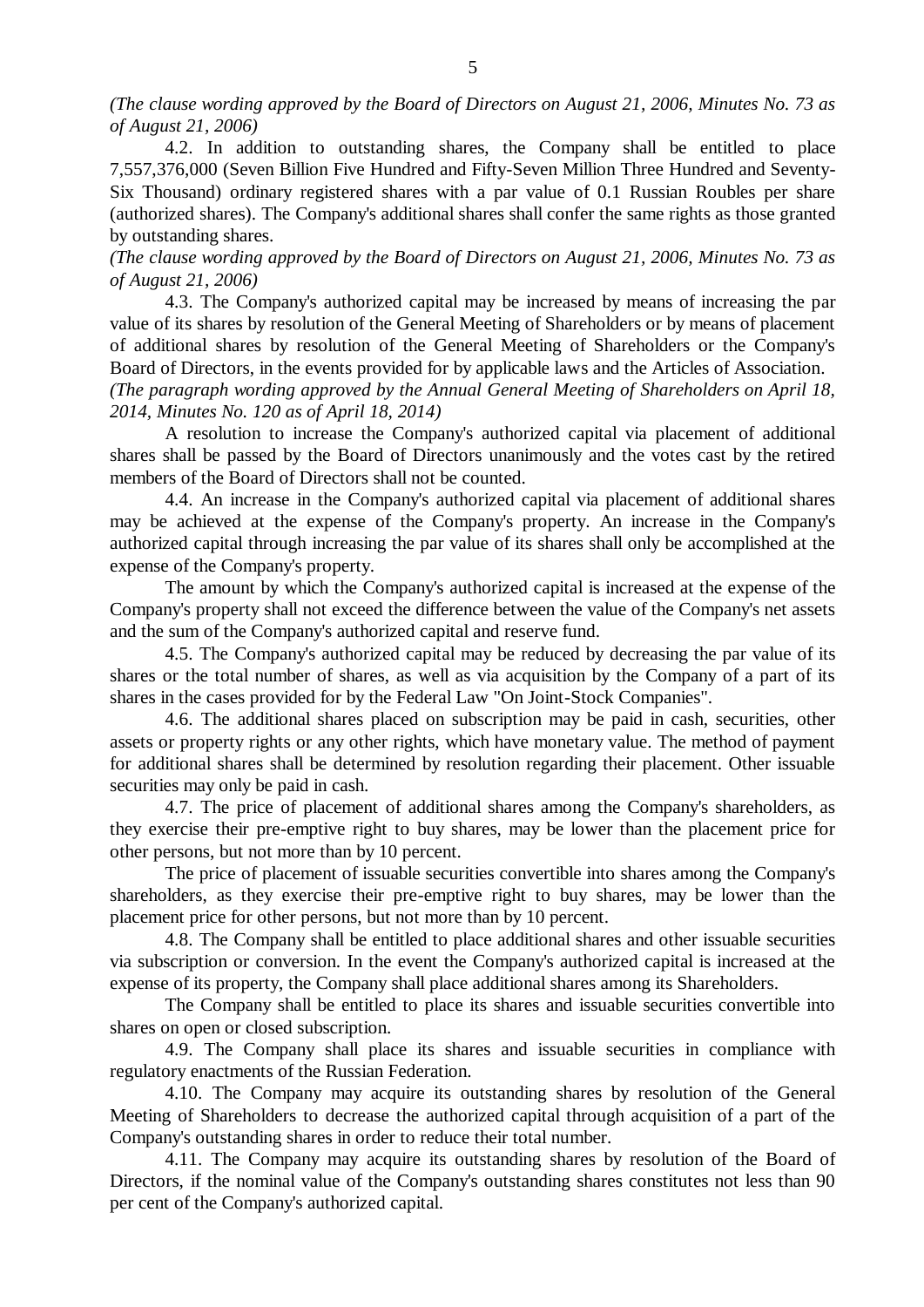4.12. The shares acquired by the Company shall be paid in cash, securities, other assets, property rights or any other rights which have monetary value agreed by the Parties.

4.13. Restrictions on acquisition of shares by the Company shall be imposed pursuant to Article 73 of the Federal Law "On Joint Stock Companies".

4.14. The Company's shares shall be consolidated or split pursuant to Article 74 of the Federal Law "On Joint Stock Companies".

4.15. The repurchase by the Company of its own shares on shareholders request may be exercised pursuant to Articles 75 and 76 of the Federal Law "On Joint Stock Companies".

# **5. COMPANY'S FUNDS AND NET ASSETS. COMPANY'S DIVIDENDS**

5.1. The Company shall establish a reserve fund, the size of which shall constitute not less than 5 % (five per cent) of its authorized capital.

The Company's reserve fund shall be formed by mandatory annual deductions of 5% of the Company's net profits until it reaches the size specified by this paragraph.

The Company's reserve fund shall be intended solely to cover its losses, redeem the Company's bonds and repurchase its own shares in the absence of other funds available. The Company's reserve fund shall not be used for other purposes.

5.2. The Company is entitled to make decisions (announcements) on paying the dividends on the ordinary registered shares following the results of Q1, H1, nine months of reporting year and (or) following the results of reporting year.

*(The clause wording approved by resolution of the Extraordinary General Meeting of Shareholders on September 30, 2016, Minutes No. 126 as of October 3, 2016)*

5.3. A decision to pay dividend shall be passed by the General Meeting of Shareholders in the manner prescribed by article 42 of the Federal Law "On Joint-Stock Companies".

*(The clause wording approved by resolution of the Extraordinary General Meeting of Shareholders on September 30, 2016, Minutes No. 126 as of October 3, 2016)*

5.4. Restrictions on dividend payment shall be set pursuant to article 43 of the Federal Law "On Joint-Stock Companies".

#### **6. BONDS AND OTHER ISSUABLE SECURITIES**

6.1. The Company shall be entitled to place its bonds and other issuable securities as provided for by the RF statutory acts on securities.

6.2. The Company shall place its bonds and other issuable securities by resolution of the Board of Directors.

The Company shall place its issuable securities convertible into ordinary shares that may be converted into ordinary shares comprising 25 and less per cent of the Company's ordinary shares placed earlier by resolution of the Board of Directors.

*(The paragraph wording approved by resolution of the Extraordinary General Meeting of Shareholders on September 30, 2016, Minutes No. 126 as of October 3, 2016)*

The Company shall place its issuable securities convertible into ordinary shares that may be converted into ordinary shares comprising more than 25 per cent of the Company's ordinary shares placed earlier by resolution of the General Meeting of Shareholders.

*(A new paragraph introduced by the Extraordinary General Meeting of Shareholders on September 30, 2016, Minutes No. 126 as of October 3, 2016)*

6.3. The Company may place bonds with bullet maturity or serial bonds.

The bonds may be redeemed for cash or other property as prescribed by the relevant resolution regarding the bonds issue.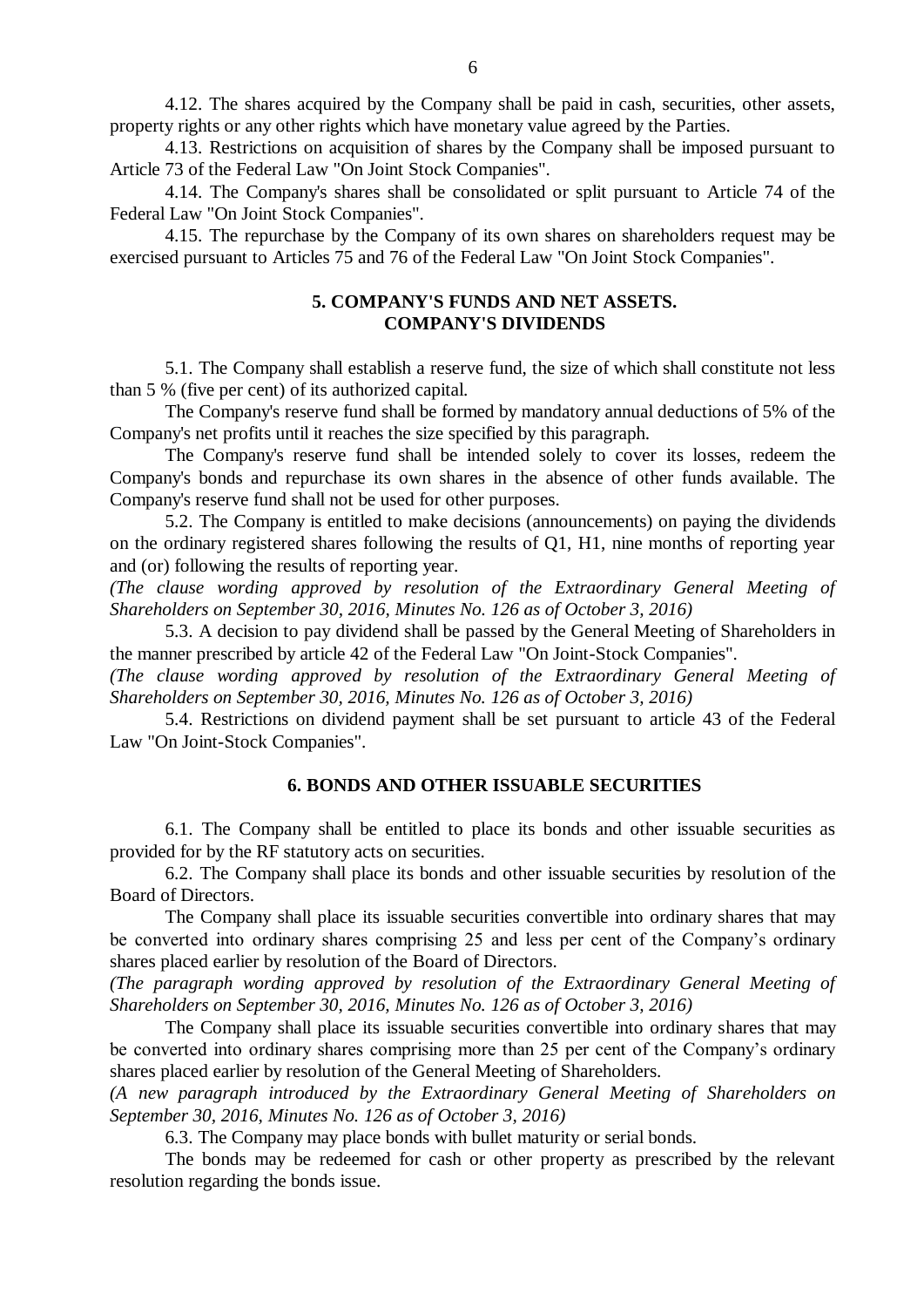6.4. The Company shall be entitled to place bonds secured by the Company's certain property or bonds against security provided to the Company for the purposes of bonds issue by third parties or unsecured bonds.

6.5. The bonds may be registered or unregistered (bearer bonds).

6.6. Other terms and conditions of the bond issue and procedure for circulation of bonds and the Company's other issuable securities shall be established in accordance with applicable laws.

# **7. RIGHTS AND OBLIGATIONS OF SHAREHOLDERS – HOLDERS OF ORDINARY SHARES**

7.1. Each ordinary share in the Company shall confer upon its holder an equal scope of rights.

7.2. The holders of the Company's ordinary shares may attend the General Meeting of Shareholders and have the right to vote on any matters within its competence, receive dividends and a part of the Company's assets in the event of its liquidation.

7.3. The Shareholders shall be entitled to:

- receive information on the Company's activities, state of its assets and the amount of its losses and profits;

- transfer voting right;

- succeed or sell their shares to the Company or any other person followed by the relevant amendments introduced to the Shareholder Register.

The Company's Shareholders shall have any other rights provided for by the laws and these Articles of Association.

*(A new paragraph introduced by the Extraordinary General Meeting of Shareholders on September 30, 2016, Minutes No. 126 as of October 3, 2016)*

7.4. The Shareholders shall:

- keep confidential any information regarding the Company's activities;

- take part in making corporate decisions without which the company may not continue its business activities pursuant to the law, if their participation is required to make such decisions;

- not take any actions that are knowingly intended for causing harm to the Company;

- not take any actions (omission) that render significantly difficult or impossible achievement of the objectives that the Company is established for.

The Shareholders shall have any other obligations provided for by the laws of the Russian Federation.

*(The clause wording approved by resolution of the Extraordinary General Meeting of Shareholders on September 30, 2016, Minutes No. 126 as of October 3, 2016)*

## **8. THE COMPANY'S SHAREHOLDER REGISTER**

*(The section is deemed null and void by the Extraordinary General Meeting of Shareholders on September 30, 2016, Minutes No.126 as of October 3, 2016)*

## **9. MANAGEMENT BODIES**

#### **General Meeting of Shareholders**

9.1. The General Meeting of Shareholders shall be the Company's highest management body.

The Company shall hold General Meetings of Shareholders annually.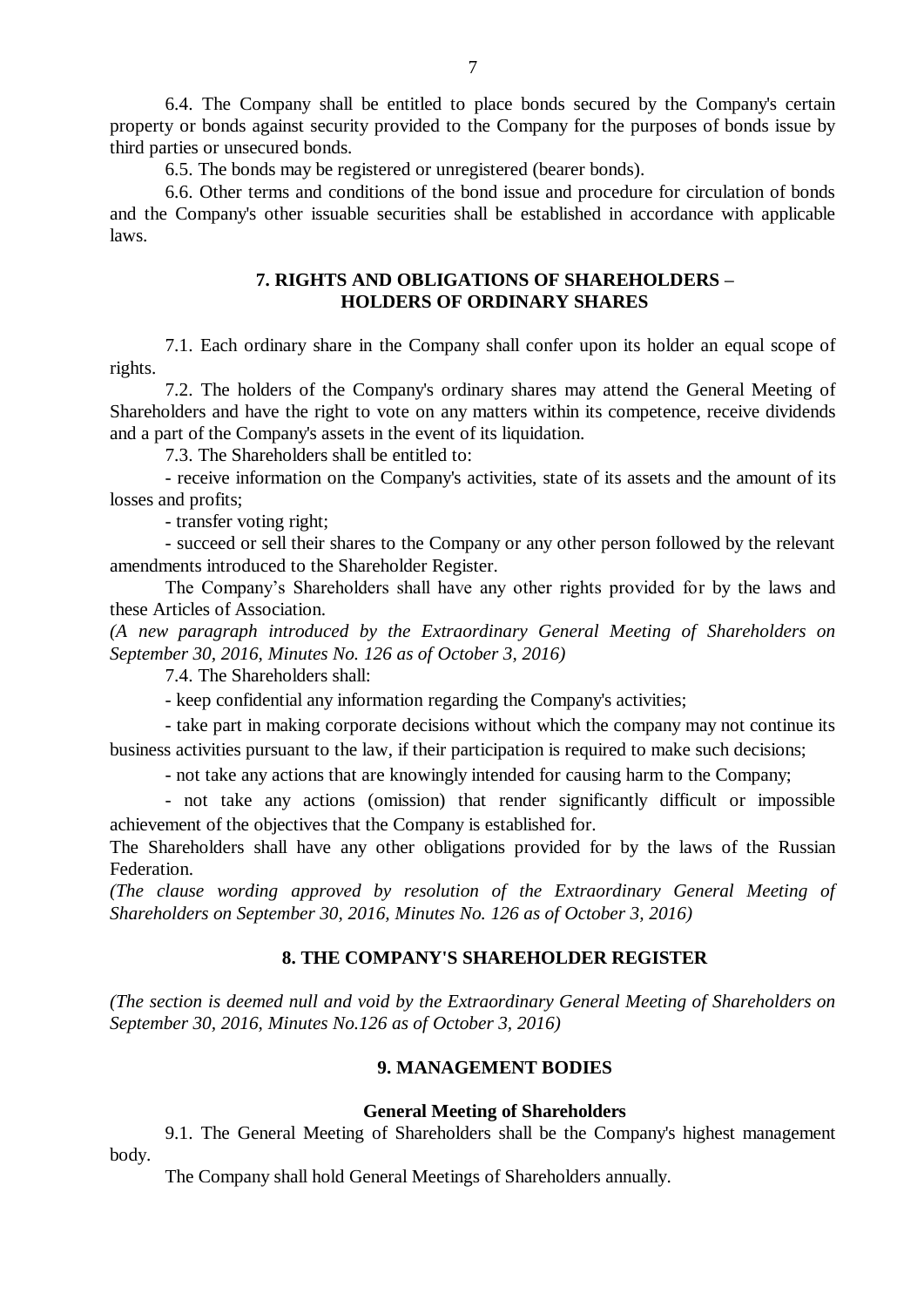The Annual General Meeting of Shareholders shall be convened within the timeframe set by the Board of Directors, but not earlier than two months and not later than six months after the end of each financial year. Any General Meeting of Shareholders other than the Annual General Meeting of Shareholders shall be deemed extraordinary.

9.2. The following matters shall be deemed to fall within the competence of the General Meeting of Shareholders:

1) introduction of amendments to the Company's Articles of Association or approval of the restated Articles of Association of the Company;

2) reorganization of the Company;

3) winding up of the Company, appointment of a liquidation commission, adoption of interim and final liquidation balance sheets;

4) election of members of the Company's Board of Directors and early termination of their powers;

5) determining the number, par value, class (type) of authorized shares and the rights attaching thereto;

6) increase of the Company's authorized capital through increasing the par value of shares or placing additional shares except when these Articles of Association, in accordance with the Federal Law on Joint Stock Companies, put the increase of the Company's authorized capital into the scope of authority of the Board of Directors;

*(The subclause wording approved by resolution of the Extraordinary General Meeting of Shareholders on September 30, 2016, Minutes No. 126 as of October 3, 2016)*

7) reduction of the Company's authorized capital via decrease of the nominal value of shares, acquisition of a part of the shares to reduce their total number, as well as redemption of the acquired or repurchased shares;

8) election of members of the Company's Revision Commission and early termination of their powers;

9) appointment of the Company's auditor;

10) approval of the Company's annual report and annual accounting (financial) statements; *(The subclause wording approved by resolution of the Extraordinary General Meeting of Shareholders on September 30, 2016, Minutes No. 126 as of October 3, 2016)*

11) establishing the procedure of conduct of the General Meeting of Shareholders;

12) election of members of the Counting Commission and early termination of their powers;

13) split and consolidation of the Company's shares;

14) making decisions on consent for closing or subsequent approval of transactions in the cases provided for by Article 83 of the Federal Law "On Joint-Stock Companies";

*(The subclause wording approved by resolution of the Extraordinary General Meeting of Shareholders on September 30, 2016, Minutes No. 126 as of October 3, 2016)*

15) making decisions on consent for closing or subsequent approval of major transactions in the cases provided for by article 79 of the Federal Law "On Joint-Stock Companies";

*(The subclause wording approved by resolution of the Extraordinary General Meeting of Shareholders on September 30, 2016, Minutes No. 126 as of October 3, 2016)*

16) acquisition of the Company's outstanding shares in the cases provided for by the Federal Law "On Joint-Stock Companies";

17) making decisions on participation in financial and industrial groups, associations and other commercial organizations;

*(The subclause wording approved by resolution of the Extraordinary General Meeting of Shareholders on September 30, 2016, Minutes No. 126 as of October 3, 2016)*

18) approval of internal documents regulating activity of the Company's bodies;

19) forming the Company's sole executive body and early termination of its powers;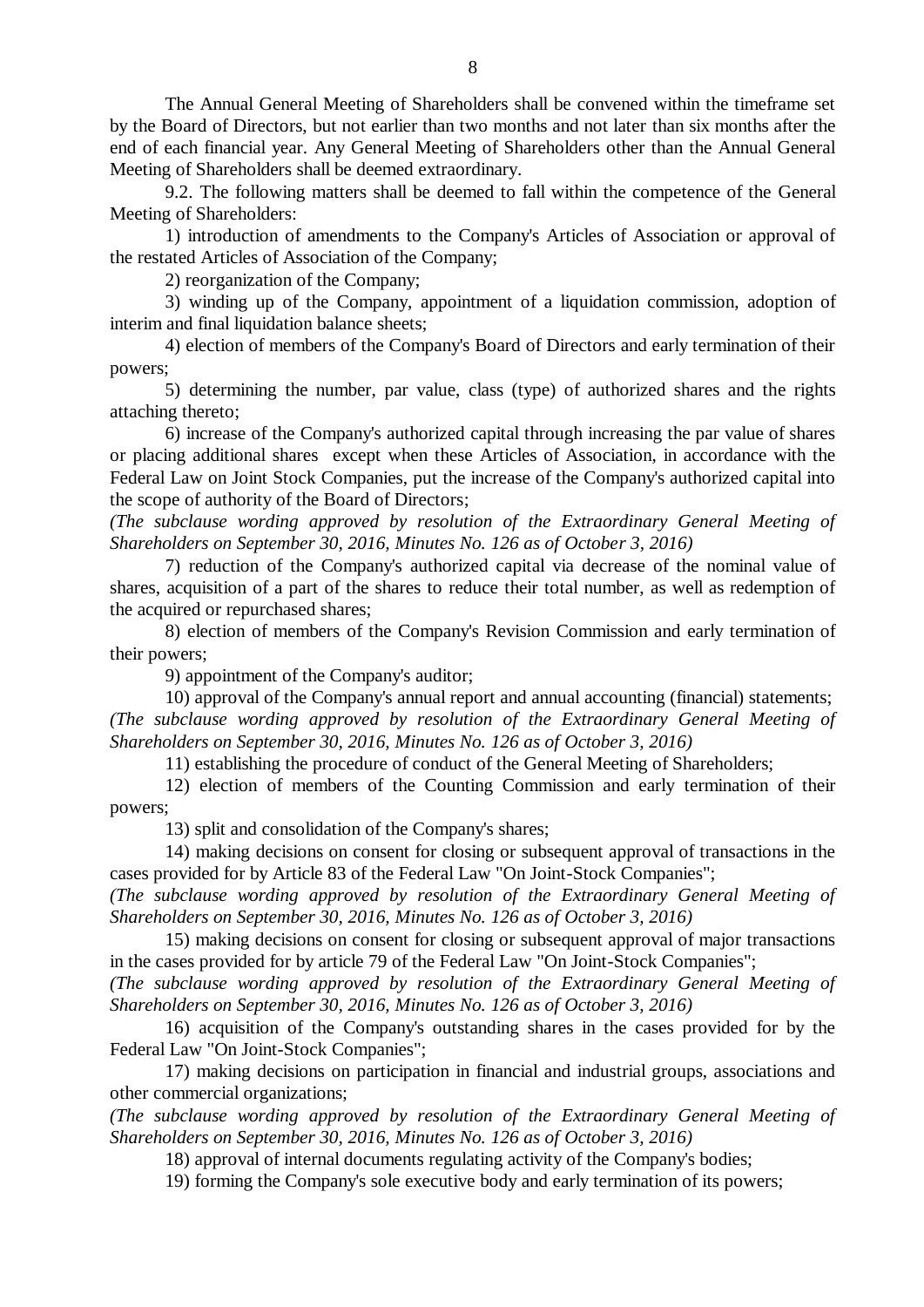20) payment (declaration) of dividends based on the results of the first quarter, half year and nine months of the reporting year;

*(The subclause wording approved by resolution of the Extraordinary General Meeting of Shareholders on September 30, 2016, Minutes No. 126 as of October 3, 2016)*

20.1) distribution of profit (including payment (declaration) of dividends, except for the payment (declaration) of dividends based on the results of the first quarter, half year and nine months of the reporting year) and loss of the Company based on the results of the reporting year; *(The subclause introduced by the Extraordinary General Meeting of Shareholders on September 30, 2016, Minutes No. 126 as of October 3, 2016)*

21) transfer of powers of the sole executive body to a management company or a trustee and termination of their powers;

21.1) making decisions on filing an application to list the Company's shares and (or) issuable securities of the Company convertible into its shares;

*(The subclause introduced by the Annual General Meeting of Shareholders on April 18, 2014, Minutes No.120 as of April 18, 2014)*

22) resolving on any other matters provided for by the Federal Law "On Joint-Stock Companies".

No matters referred to the competence of the General Meeting of Shareholders shall be delegated to be resolved by the Company's Board of Directors or executive body.

9.3. The General Meeting of Shareholders shall not have the right to consider and make decisions on the matters falling outside of its competence under the Federal Law "On Joint-Stock Companies".

*(The clause wording approved by resolution of the Extraordinary General Meeting of Shareholders on September 30, 2016, Minutes No. 126 as of October 3, 2016)*

9.4. Resolutions on the matters specified in sub-paragraphs 1-3, 5, 15, 16 and 21.1 of Paragraph 9.2 of this section shall be passed by the General Meeting of Shareholders by a majority of three-fourths of the votes of shareholders holding the voting shares and present at the General Meeting of Shareholders, unless otherwise provided for by the Federal Law "On Joint Stock Companies". A resolution on other matters falling within the competence of the General Meeting of Shareholders shall be passed by a majority vote of the holders of voting shares present at the meeting, unless otherwise provided for by the Federal Law "On Joint-Stock Companies".

*(The paragraph wording approved by resolution of the Extraordinary General Meeting of Shareholders on September 30, 2016, Minutes No.126 as of October 3, 2016)*

Resolutions on matters specified in Sub-paragraphs 2, 6, 7, 13-18, 20 and 21 of Paragraph 9.2 hereof, shall be adopted by the General Meeting of Shareholders only as advised by the Board of Directors.

*(The paragraph wording approved by resolution of the Extraordinary General Meeting of Shareholders on September 30, 2016, Minutes No. 126 as of October 3, 2016)*

A resolution on the matter specified in [sub-paragraph 21.1 of paragraph 9.2](consultantplus://offline/ref=4461179F46314E924976B81F9009020B6A43D9588906286A902F0C5E0FD8D9E6EA2953AEA7B7C176eDtAH) hereof shall enter into force provided that the total number of shares (with respect to which redemption requests have been filed) does not exceed the number of shares which may be redeemed by the Company with due account of the limitation established by [paragraph 5 of article 76 o](consultantplus://offline/ref=4461179F46314E924976B81F9009020B6A43D9588906286A902F0C5E0FD8D9E6EA2953AEA7B6C678eDt4H)f the Federal Law "On Joint Stock Companies".

*(a new paragraph introduced by the Annual General Meeting of Shareholders on April 18, 2014, Minutes No. 120 as of April 18, 2014)*

9.5. The General Meeting of Shareholders shall not be entitled to pass resolutions on the matters not included in the agenda of the meeting, nor shall they be entitled to change the agenda.

9.6. The resolutions passed by the General Meeting of Shareholders and the voting results may be announced at the General Meeting of Shareholders, at which the voting took place, and shall be notified to the persons included in the list of those entitled to participate in the General Meeting of Shareholders, in form of a voting results report in the manner provided for notification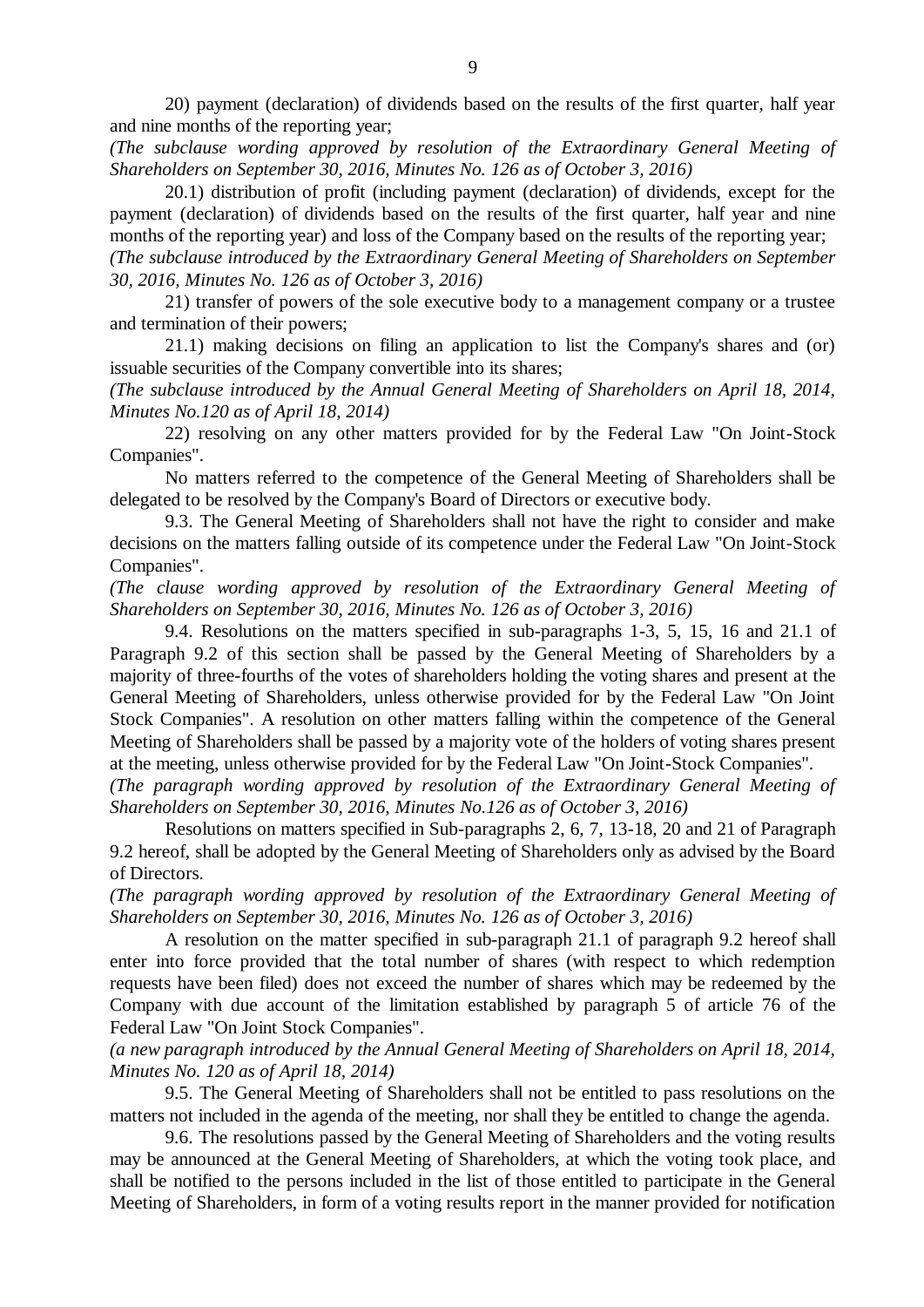of the shareholders of the General Meeting of Shareholders no later than four business days following the date of closing the General Meeting of Shareholders or the ballots submission closing date in case of holding the General Meeting of Shareholders through absentee voting.

If a nominee shareholder is registered in the Company's Shareholder Register as of the date of determining (recording) the persons entitled to participate in the General Meeting of Shareholders, the information contained in the voting results report shall be submitted to the nominee shareholder in accordance with the rules of securities laws of the Russian Federation for submitting the information and materials to the persons exercising their securities rights.

*(The clause wording approved by the Annual General Meeting of Shareholders on April 18, 2014, Minutes No. 120 as of April 18, 2014, and the Extraordinary General Meeting of Shareholders on September 30, 2016, Minutes No. 126 as of October 3, 2016)*

9.7. A General Meeting's resolution may be adopted without holding a formal meeting (i.e. without joint attendance by the Shareholders for discussing agenda items and resolving on those put to the vote), but rather by absentee voting.

*(The clause approved by the Extraordinary General Meeting of Shareholders on September 30, 2016, Minutes No. 126 as of October 3, 2016)*

9.8. A notice of the forthcoming General Meeting of Shareholders shall be served at least 20 days prior to holding the meeting, unless any other term is provided for by the laws in force.

Within those time limits, the notice of the forthcoming General Meeting of Shareholders shall be brought to the attention of the persons entitled to participate in the General Meeting of Shareholders and registered in the Company's Shareholder Register by sending registered letters.

Within those time limits, the notice of the forthcoming General Meeting of Shareholders shall be brought to the attention of the persons entitled to participate in the General Meeting by its publishing at the Company's official website in the Internet at [\(www.novatek.ru\)](http://www.novatek.ru/).

In case a nominee shareholder is registered in the Company's Shareholder Register, the notice of the General Meeting of Shareholders, as well as the information (materials) to be provided to the persons entitled to participate in the General Meeting of Shareholders, during the preparation to the General Meeting of Shareholders shall be submitted (sent) in accordance with the rules of securities laws for submitting the information and materials to the persons exercising their securities rights.

*(The clause wording approved by resolution of the Annual General Meeting of Shareholders on April 18, 2014, Minutes No. 120 as of April 18, 2014, and the Extraordinary General Meeting of Shareholders on September 30, 2016, Minutes No. 126 as of October 3, 2016)*

9.9. The shareholder(s) holding in aggregate at least 2 % (two percent) of the Company's voting shares shall be entitled to propose items on the agenda of the Annual General Meeting of Shareholders and nominate candidates to the Board of Directors, Revision Commission and Counting Commission, the number of which cannot exceed the number of members of the relevant body. Such proposals shall be submitted to the Company within 60 days following the end of the reporting year.

In case the proposed agenda of Extraordinary General Meeting of Shareholders (EGM) includes an item on electing members of the Company's Board of Directors and/or forming the Company's sole executive body, one or more shareholders holding in aggregate not less than 2 percent of the Company's voting shares shall be entitled to nominate candidates to the Company's Board of Directors whereby their number may not exceed the number of members of the Company's Board of Directors or to nominate a candidate to the Company's sole executive body.

Such proposal shall be received by the Company not less than 30 days before the EGM date.

A proposal to include items on the agenda of a General Meeting of Shareholders shall contain the wording of each item proposed, whereas a proposal regarding the nominees shall state the name and details of identification document (series and (or) number, date and place of issue, issuing authority) of each nominee, the name of the body to which it is nominated for election and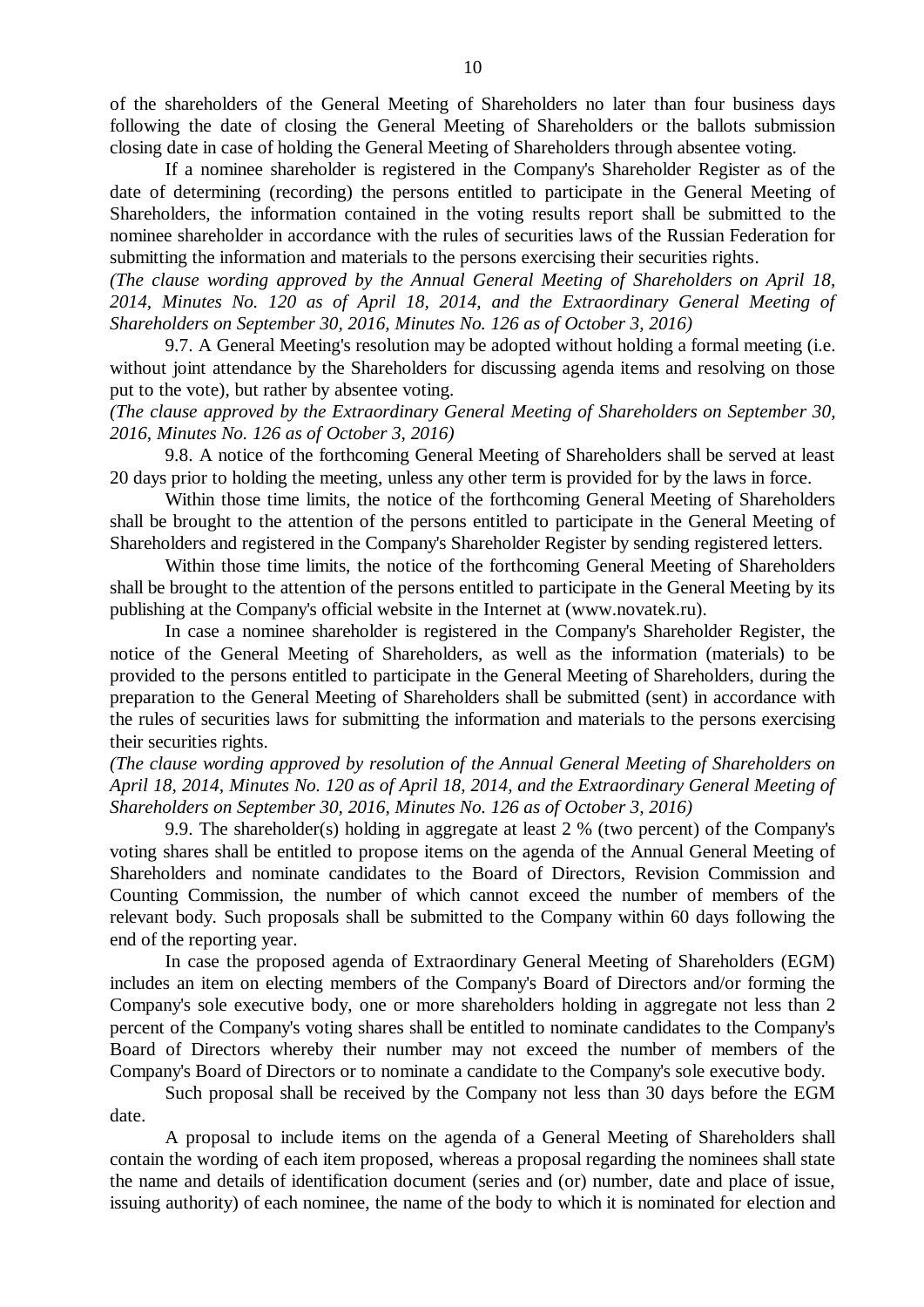other details required under the Articles of Association or the Company's internal regulations. A proposal to include items on the agenda of a General Meeting of Shareholders may include draft resolutions on each proposed item.

*(The clause wording approved by resolution of the Extraordinary General Meeting of Shareholders on October 15, 2009, Minutes No. 108 as of October 21, 2009, and the Extraordinary General Meeting of Shareholders on September 30, 2016, Minutes No. 126 as of October 3, 2016)*

9.10. The Board of Directors shall consider the received proposals and make a decision on entering them on the agenda of the General Meeting of Shareholders or refuse to include the proposal not later than 5 days following the deadline set by Subparagraph 9.9 hereof. The item proposed by shareholders (shareholder) shall be included in the agenda of the General Meeting of Shareholders, as well as nominated candidates shall be included in the list of candidates to be elected to the Company's relevant body except in cases where:

- shareholder(s) exceeded the term set by Paragraph 9.9. hereof;

- shareholder(s) does(do) not own the required number of the Company's voting shares provided for by Paragraph 9.9. hereof;

- the proposed items do not comply with requirements set out by clause 9.9. hereof;

- the item proposed on the agenda of the General Meeting of Shareholders is beyond its competence and/or does not meet requirements of the Federal Law "On Joint-Stock Companies" and other statutory acts of the Russian Federation.

9.11. A motivated decision of the Company's Board of Directors denying inclusion of any item on the agenda of the General Meeting of Shareholders or inclusion of a candidate in the list of nominees to be elected to the Company's relevant body shall be sent to the shareholder(s), who proposed the item or nominated the candidate, not later than three days following the date of receipt thereof. If those proposals are made to the Company by any persons that are not registered in the Company's Shareholder Register and that have given directions (instructions) to the person accounting their rights to the shares, that decision of the Company's Board of Directors shall be sent to those persons not later than three days from the date it is accepted in accordance with the rules of securities laws of the Russian Federation for submitting the information and materials to the persons exercising their securities rights.

*(The paragraph wording approved by resolution of the Extraordinary General Meeting of Shareholders on September 30, 2016, Minutes No. 126 as of October 3, 2016)*

The Company's Board of Directors shall not be entitled to amend the wording of the items proposed on the agenda of the General Meeting of Shareholders and the wording of resolutions on such items.

9.12. Apart from the items proposed by shareholders on the agenda of the General Meeting of Shareholders and in the absence of such proposals, as well as in the absence of or insufficient number of nominees proposed by the shareholders for forming the relevant body, the Board of Directors shall be entitled to put items on the agenda of the General Meeting of Shareholders or include nominees in the list of nominees at its own discretion.

9.13. In preparing the General Meeting of Shareholders, the Company's Board of Directors shall determine the following:

- form of the General Meeting of Shareholders (joint attendance or absentee voting);

- date, place and time of the forthcoming General Meeting of Shareholders, time of starting the registration of persons participating in the General Meeting, mailing address at which the completed ballots may be forwarded, or in the event the General Meeting of Shareholders is conducted in the form of absentee voting - a deadline for acceptance of completed ballots and the mailing address to which the completed ballots shall be sent;

*(The paragraph wording approved by the Annual General Meeting of Shareholders on April 18, 2014, Minutes No. 120 as of April 18, 2014)*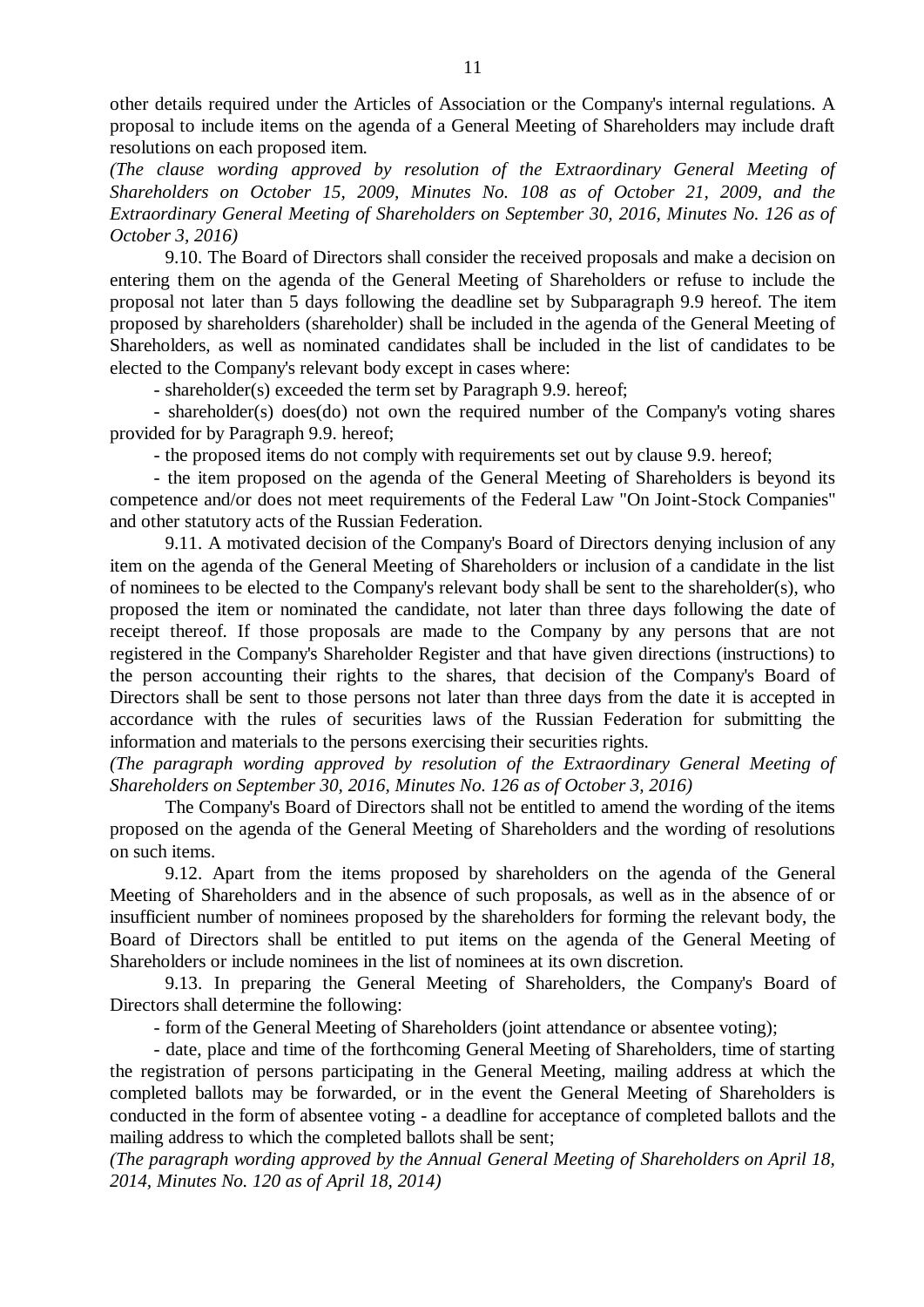- date as of which the persons entitled to participate in the General Meeting of Shareholders are determined (recorded);

*(The paragraph wording approved by resolution of the Extraordinary General Meeting of Shareholders on September 30, 2016, Minutes No. 126 as of October 3, 2016)*

- agenda of the General Meeting of Shareholders;

- procedure of notifying the Shareholders of the forthcoming General Meeting of Shareholders;

- list of information (materials) to be submitted to the shareholders while preparing for the forthcoming General Meeting of Shareholders and its provision procedure;

- form and text of the voting ballot in case of ballot voting and wordings of decisions on the items on the agenda of the General Meeting of Shareholders that shall be sent electronically (in the form of electronic documents) to the nominee shareholders registered in the Company's Shareholder Register;

*(The paragraph wording approved by resolution of the Extraordinary General Meeting of Shareholders on September 30, 2016, Minutes No. 126 as of October 3, 2016)*

- a deadline for accepting the shareholders' proposals regarding the nominees to the Company's Board of Directors, if the agenda of the Extraordinary General Meeting of Shareholders contains the item on the election of members of the Company's Board of Directors.

*(a new paragraph introduced by the Extraordinary General Meeting of Shareholders on September 30, 2016, Minutes No. 126 as of October 3, 2016)*

The Board of Directors may decide to use telecommunications for providing the shareholders with remote access to participation in the General Meeting of Shareholders by sending filled in ballots by e-mail and/or filling in an electronic form of ballots at a website.

*(a new paragraph introduced by the Extraordinary General Meeting of Shareholders on September 30, 2016, Minutes No. 126 as of October 3, 2016)*

In this case the Board of Directors shall determine the e-mail address whereto the filled in ballots may be sent and/or the address of the site in the Internet where the electronic form of ballot may be filled in.

*(a new paragraph introduced by the Extraordinary General Meeting of Shareholders on September 30, 2016, Minutes No. 126 as of October 3, 2016)*

9.14. The Extraordinary General Meeting of Shareholders shall be convened by resolution of the Company's Board of Directors on its own initiative, as well as on request of the Revision Commission, the Company's auditor and the shareholder(s) holding in aggregate not less than 10 % (ten per cent) of the Company's voting shares as of the request date.

The Company's Board of Directors shall not be entitled to amend the wording of items on the agenda, the wording of resolutions on such items or change the proposed form of the Extraordinary General Meeting of Shareholders convened on request of the Revision Commission, the Company's Auditor or shareholder(s) holding in aggregate not less than 10 % (ten per cent) of the Company's voting shares.

The Extraordinary General Meeting of Shareholders convened on request of the persons or bodies authorized to do so shall be conducted within 40 days after the request is made to convene the Extraordinary General Meeting of Shareholders.

*(The paragraph wording approved by resolution of the Extraordinary General Meeting of Shareholders on September 30, 2016, Minutes No. 126 as of October 3, 2016)*

Where the agenda proposed includes the item on election of the Board of Directors' members, the General Meeting shall be convened within 75 days after submission of the request for convocation of the Extraordinary General Meeting of Shareholders. In this case the Company's Board of Directors shall determine the date until which the shareholders' proposals for the nominees for election to the Company's Board of Directors shall be accepted.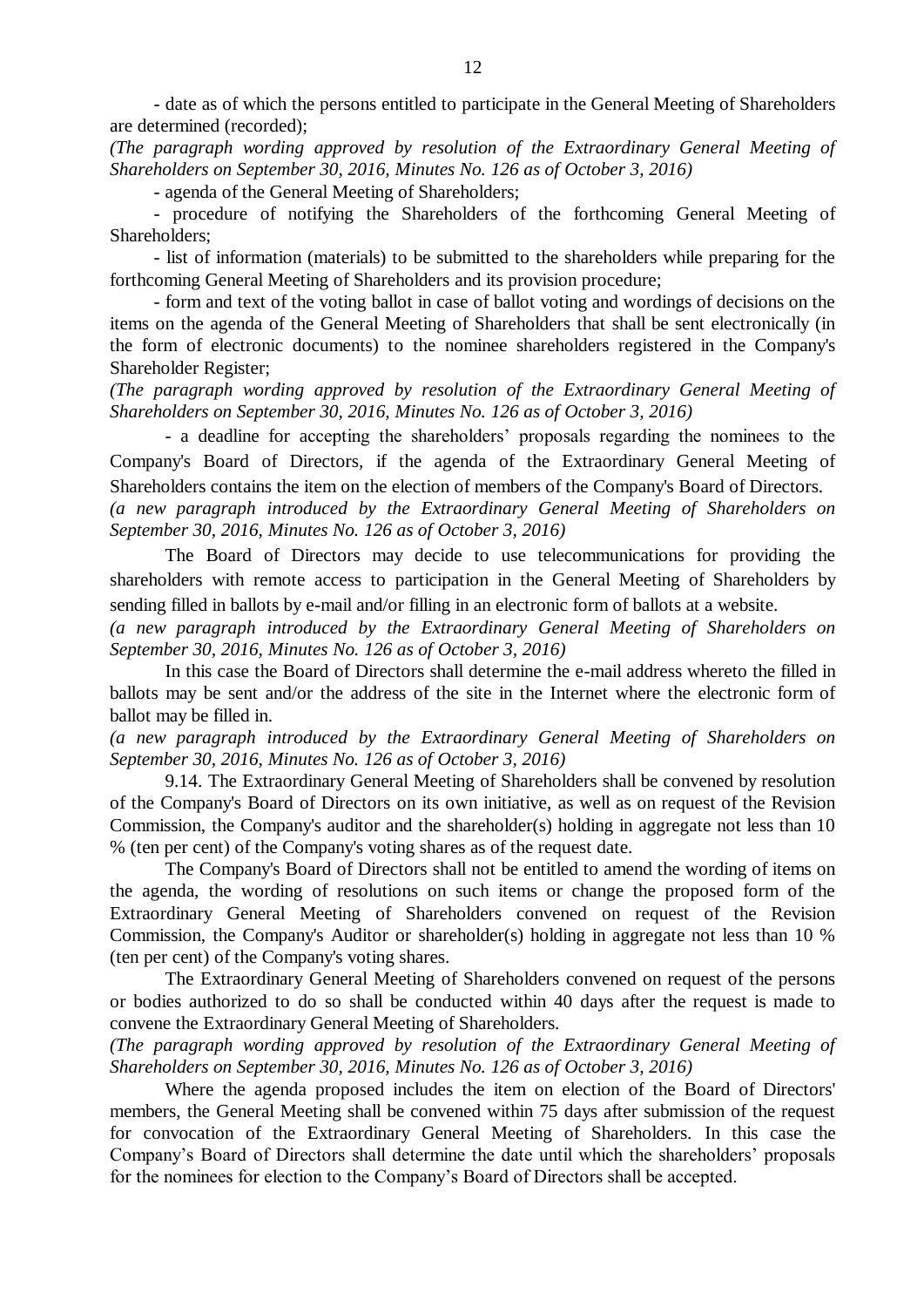*(A new paragraph introduced by resolution of the Annual General Meeting of Shareholders on April 18, 2014, Minutes No. 120 as of April 18, 2014, and its wording amended by the Extraordinary General Meeting of Shareholders on September 30, 2016, Minutes No. 126 as of October 3, 2016)*

In cases where according to [Articles 68-](consultantplus://offline/ref=96DC83258B09A641079416F3DA8D6B642C2279B41C33764838606AE44474051FBDE6851C568C88B4cA11F)[70](consultantplus://offline/ref=96DC83258B09A641079416F3DA8D6B642C2279B41C33764838606AE44474051FBDE6851C568C8BBFcA17F) of the Federal Law "On Joint Stock-Companies" the Company's Board of Directors is obliged to decide on holding an Extraordinary General Meeting of Shareholders, such General Meeting of Shareholders shall be held within 40 days after the decision to hold it was made by the Company's Board of Directors.

*(a new paragraph introduced by the Annual General Meeting of Shareholders on April 18, 2014, Minutes No. 120 as of April 18, 2014)*

In cases where, according to the Federal [Law](consultantplus://offline/ref=650144EFB34E53FF2CFB952AE33E99F0845A2BE581E792A6E4BE6D254921FAF927433E152D923FA1X5zDF) "On Joint Stock Companies", the Company's Board of Directors is obliged to decide on holding an Extraordinary General Meeting of Shareholders to elect the members of the Company's Board of Directors, such General Meeting of Shareholders shall be held within 70 days after the decision to hold it was made by the Board of Directors.*(The paragraph wording introduced by resolution of the Annual General Meeting of Shareholders on April 18, 2014, Minutes No. 120 as of April 18, 2014, and its wording amended by the Extraordinary General Meeting of Shareholders on September 30, 2016, Minutes No. 126 as of October 3, 2016)*

A request to convene the Extraordinary General Meeting of Shareholders shall include the items proposed on its agenda. The request to convene the Extraordinary General Meeting of Shareholders may contain draft resolutions on each of the proposed agenda items, as well as the proposed form of the Extraordinary General Meeting of Shareholders.

If the request to convene the Extraordinary General Meeting of Shareholders is initiated by a shareholder(s) it shall contain the name of such shareholder(s) requesting to convene the Extraordinary General Meeting of Shareholders, as well as the number, class (type) of the shares it holds. It shall be signed by a person(s) requesting to convene the Extraordinary General Meeting of Shareholders.

A decision to convene or refuse from convening the Extraordinary General Meeting of Shareholders shall be passed by the Company's Board of Directors within 5 days after the request is made. The decision to refuse from convening the Extraordinary General Meeting of Shareholders may be made if:

- the procedure stipulated by the Federal Law "On Joint-Stock Companies" for submitting a request to convene an Extraordinary General Meeting of Shareholders has not been observed;*(The paragraph wording approved by resolution of the Extraordinary General Meeting of Shareholders on September 30, 2016, Minutes No. 126 as of October 3, 2016)*

- the shareholders (shareholder) requesting to convene an Extraordinary General Meeting of Shareholders hold less than 10 percent of the Company's voting shares;

- none of the matters proposed for the agenda of Extraordinary General Meeting of Shareholders falls within its competence and/or complies with the provisions of the Federal Law "On Joint-Stock Companies" and other statutory acts of the Russian Federation.

*(The paragraph wording approved by the Extraordinary General Meeting of Shareholders on October 15, 2009, Minutes No. 108 as of October 21, 2009)*

A resolution of the Company's Board of Directors convening the Extraordinary General Meeting of Shareholders or a reasonable resolution to refuse from its convocation shall be forwarded to the persons requesting such convocation not later than 3 days after the day such resolution is passed. If the request to convene the Extraordinary General Meeting of Shareholders is received by the Company from any persons that are not registered in the Company's Shareholder Register and that have given directions (instructions) to the person accounting their rights to the shares, that decision of the Company's Board of Directors shall be sent to those persons not later than three days from the day it is made in accordance with the rules of securities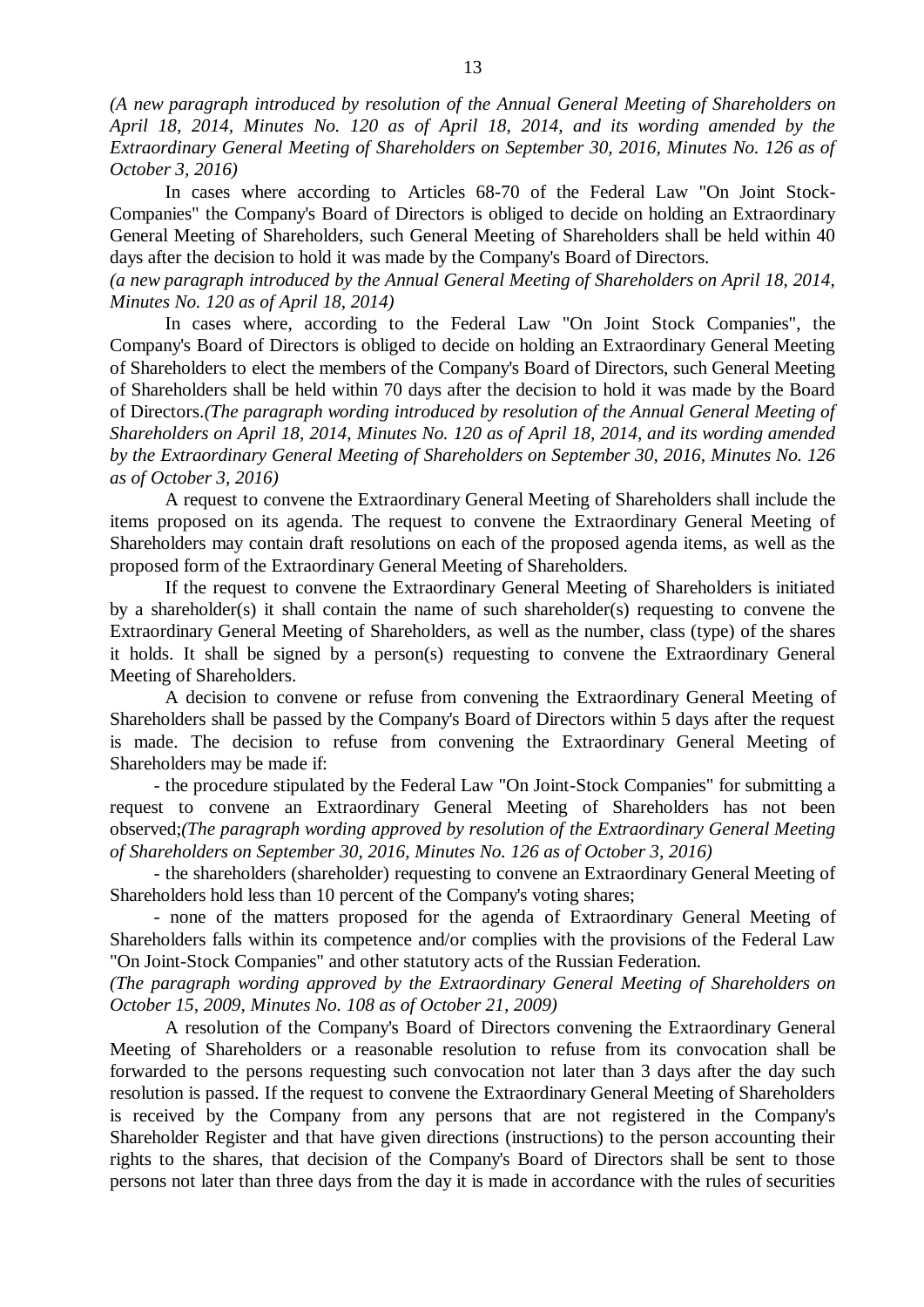laws of the Russian Federation for submitting the information and materials to the persons exercising their securities rights.

*(The paragraph wording approved by resolution of the Extraordinary General Meeting of Shareholders on October 15, 2009, Minutes No. 108 as of October 21, 2009, and the Extraordinary General Meeting of Shareholders on September 30, 2016, Minutes No. 126 as of October 3, 2016)*

*(the paragraph is deemed null and void by the Extraordinary General Meeting of Shareholders on September 30, 2016, Minutes No. 126 as of October 3, 2016)*

9.15. The Counting Committee shall verify credentials and register persons attending the General Meeting of Shareholders, determine if the General Meeting of Shareholders is in quorum, explain matters arising out of exercising by shareholders (or their representatives) of their voting right at the general meeting, clarify the procedure of voting on the items put to the vote, ensure compliance with the established voting procedure and the right of shareholders to take part in voting, count the votes and sum up voting results, draw up minutes on voting results and hand over the voting ballots to the archives.

*(the paragraph is deemed null and void by the Extraordinary General Meeting of Shareholders on September 30, 2016, Minutes No. 126 as of October 3, 2016)*

9.16. Any shareholder shall have the right to attend the General Meeting of Shareholders personally or through its representative. The shareholder's representative at the General Meeting of Shareholders shall act within the powers provided for by the Federal Laws or Acts of the competent federal or local authorities or under a power of attorney executed in writing under Clauses 3 and 4 of Article 185.1 of the Civil Code of the Russian Federation or notarized.

*(The paragraph wording approved by resolution of the Extraordinary General Meeting of Shareholders on September 30, 2016, Minutes No. 126 as of October 3, 2016)*

If any shares are transferred after the date of compiling the list of shareholders entitled to participate in the General Meeting of Shareholders but before the date of the meeting, a person entered on such list shall issue a power of attorney to the transferee or vote at the General Meeting of Shareholders in accordance with the transferee's instructions, if it is provided for by the share transfer agreement.

*(the paragraph wording approved by the Annual General Meeting of Shareholders on April 18, 2014, Minutes No. 120 as of April 18, 2014)*

9.17. The General Meeting of Shareholders shall be deemed duly constituted, if the shareholders having in aggregate more than a half of the voting rights on the Company's outstanding shares take part in the meeting.

In the absence of quorum required to conduct the Annual General Meeting of Shareholders, an adjourned General Meeting of Shareholders with the same agenda shall be conducted. In the absence of quorum required to conduct the Extraordinary General Meeting of Shareholders, an adjourned Extraordinary General Meeting of Shareholders with the same agenda may be conducted.

An adjourned General Meeting of Shareholders shall be deemed duly constituted, if the shareholders holding in aggregate no less than 30% percent of voting rights on the Company's outstanding shares take part in the meeting.

In holding an adjourned General Meeting of Shareholders in less than 40 days after the invalid General Meeting of Shareholders, the persons entitled to participate in the General Meeting of Shareholders shall be determined in accordance with the list of persons entitled to participate in the invalid General Meeting of Shareholders.

9.18. The voting principle at the General Meeting of Shareholders shall be "one vote per voting share", save for cumulative voting as provided for by the Federal Law "On Joint-Stock Companies".

*(The clause wording approved by the Extraordinary General Meeting of Shareholders on September 30, 2016, Minutes No. 126 as of October 3, 2016)*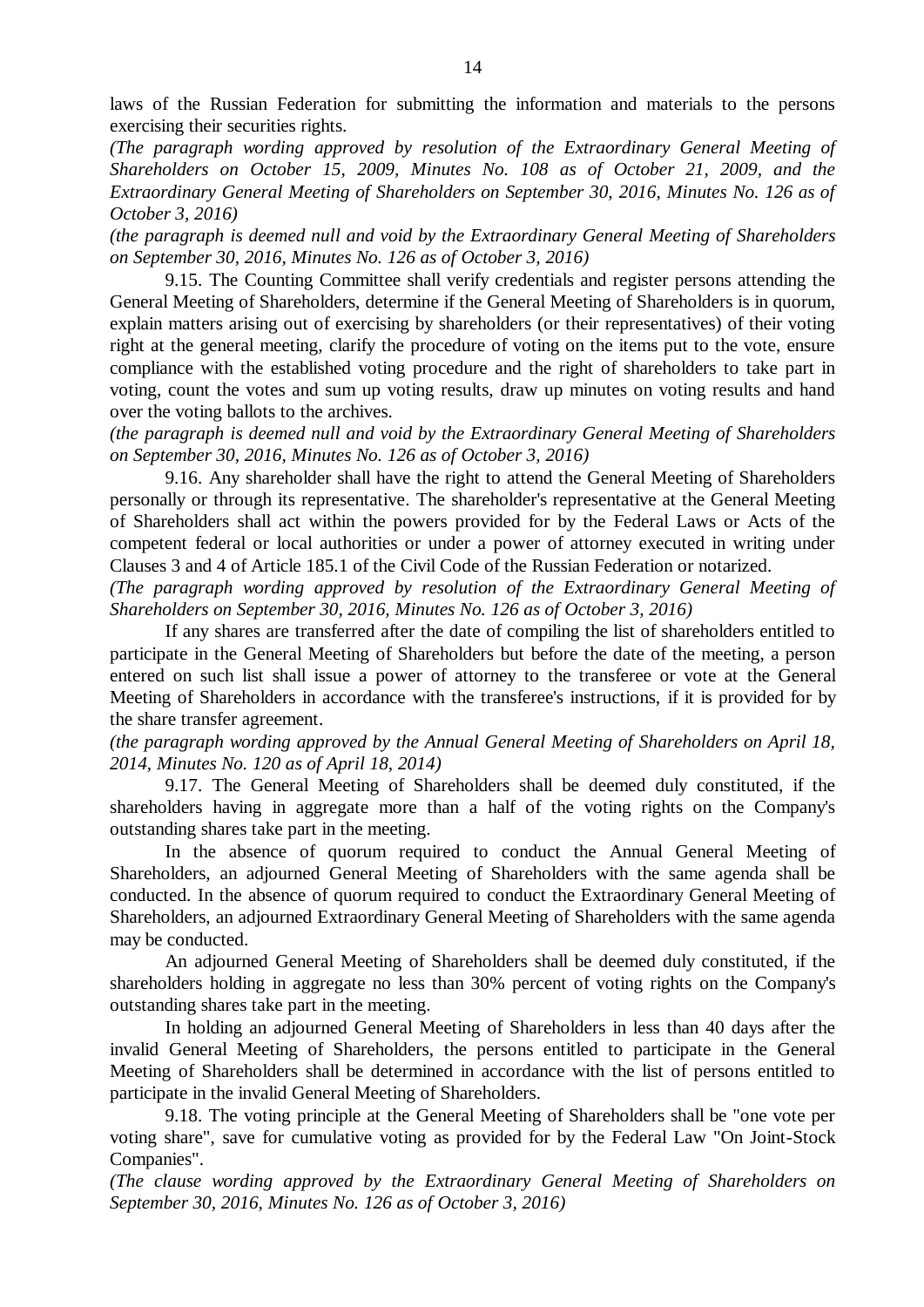9.19. The voting on agenda items of a General Meeting of Shareholders shall be performed by voting ballots.

The ballot voting shall be equal to the Company's registrar receipt of notices of expression of will of the persons that are entitled to participate in the General Meeting of Shareholders, not registered in the Company's Shareholder Register and that have given directions (instructions) on the voting to the persons accounting their rights to the shares in accordance with the securities laws of the Russian Federation.

If the Board of Directors decides to use telecommunications for providing the remote access to participation in the General Meeting of Shareholders, the voting may held by sending filled in ballots by e-mail or filling in the electronic form of ballots at a website.

The voting ballot shall be sent or served against signature to each person registered in the Company's Shareholder Register and entitled to participate in the General Meeting of Shareholders within the terms provided for by the laws.

The ballots shall be delivered by registered mail.

*(The clause wording approved by the Extraordinary General Meeting of Shareholders on September 30, 2016, Minutes No. 126 as of October 3, 2016)*

9.20. The minutes of the General Meeting of Shareholders shall be made in two original copies not later than 3 (three) business days after its closing date. Both original copies shall be signed by the Chairman and the Secretary of the General Meeting of Shareholders.

The minutes of the General Meeting of Shareholders shall be posted on the Company's website in the Internet not later than 2 (two) business days after the minutes have been drawn up. *(The clause wording approved by the Annual General Meeting of Shareholders on April 18, 2014, Minutes No.120 as of April 18, 2014)*

9.21. The General Meeting of Shareholders shall be held in Moscow.

The procedure for holding an Annual General Meeting of Shareholders, Extraordinary General Meetings of Shareholders and other matters not covered by these Articles of Association shall be governed by the Regulations on the General Meeting of Shareholders of the Company adopted by the General Meeting of Shareholders.

*(The paragraph wording approved by the Annual General Meeting of Shareholders on April 18, 2014, Minutes No. 120 as of April 18, 2014, and the Extraordinary General Meeting of Shareholders on September 30, 2016, Minutes No. 126 as of October 3, 2016)*

## **Board of Directors**

9.22. The Board of Directors shall perform overall management of the Company's activities, save for the matters referred by the Federal Law "On Joint-Stock Companies" to the competence of the General Meeting of Shareholders.

*(The paragraph wording approved by the Extraordinary General Meeting of Shareholders on September 30, 2016, Minutes No.126 as of October 3, 2016)*

The competence of the Board of Directors shall include the following matters:

1) defining priority lines of the Company's business;

2) convening Annual and Extraordinary General Meetings of Shareholders, save the events provided for by Paragraph 8, Article 55 of the Federal Law "On Joint-Stock Companies";

3) approving agenda of the General Meeting of Shareholders;

4) fixing the date of compiling the list of persons entitled to participate in the General Meeting of Shareholders and other matters referred to the competence of the Company's Board of Directors in accordance with the provisions of Chapter VII of the Federal Law "On Joint-Stock Companies" and related to preparation and conduct of the General Meeting of Shareholders;

5) placing by the Company of additional shares into which the Company's placed preferred shares of a certain type, convertible into ordinary shares or preferred shares of other types, are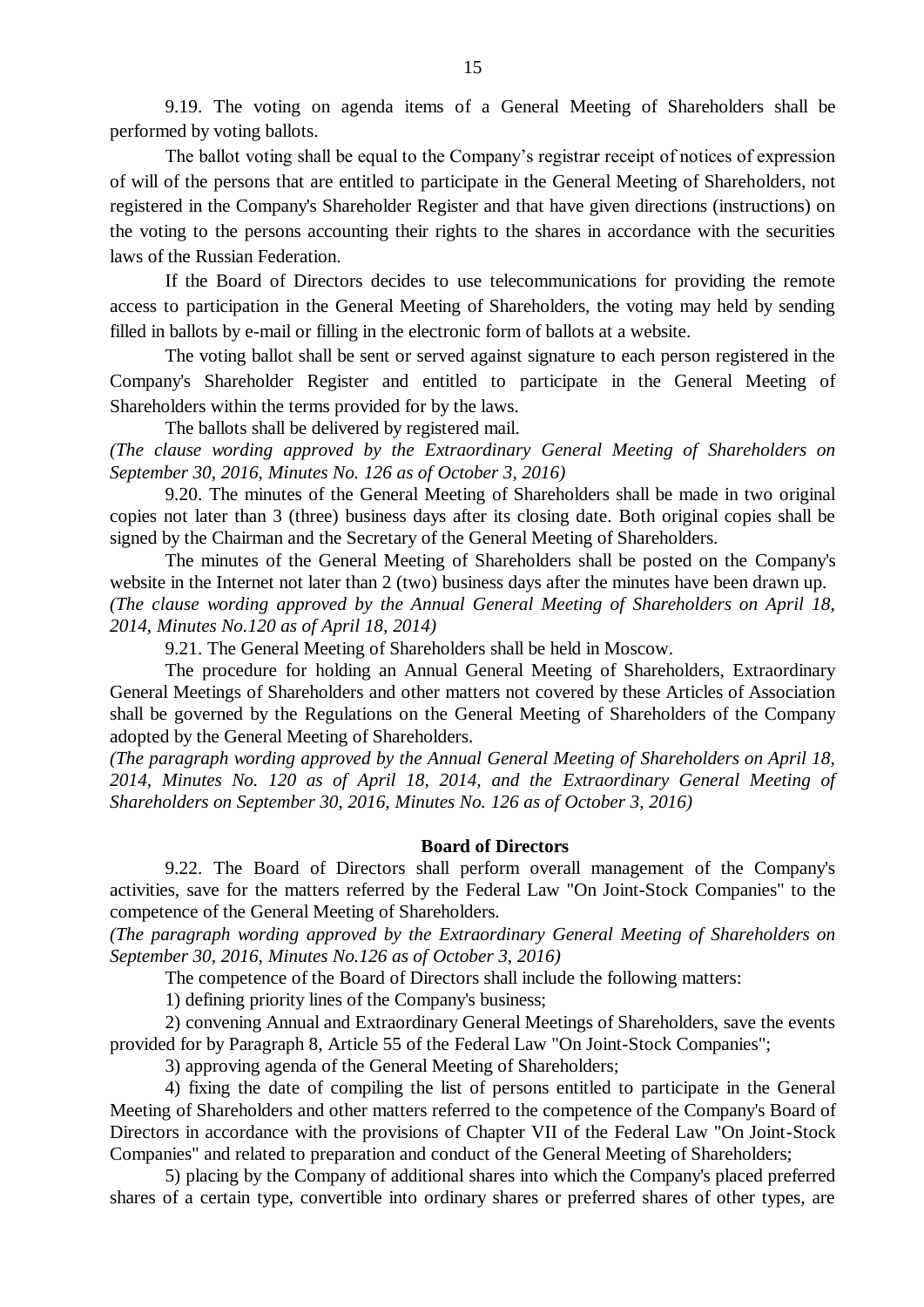converted, unless such placement is related to increasing the Company's authorized capital, as well as placing by the Company of bonds and other issuable securities, save for the shares;

*(The subclause wording approved by the Annual General Meeting of Shareholders on April 18, 2014, Minutes No.120 as of April 18, 2014)*

6) increase of the Company's authorized capital via placement by the Company by way of public subscription of additional shares comprising not more than 25 per cent of the ordinary shares placed earlier within the number and categories (types) of authorized shares, save as provided for by the laws in force;

*(The subclause wording approved by the Extraordinary General Meeting of Shareholders on September 30, 2016, Minutes No. 126 as of October 3, 2016)*

7) introducing amendments to the Company's Articles of Association as a result of placement of the Company's shares, including amendments related to the increase of the authorized capital;

8) appointment and dismissal of the head of the internal audit structural subdivision and agreeing upon appointment and dismissal of the Corporate Secretary;

*(The subclause wording approved by the Extraordinary General Meeting of Shareholders on September 30, 2016, Minutes No. 126 as of October 3, 2016)*

9) determination of price (monetary value) of assets, offering price or procedure of determining it, as well as issued securities redemption price in the cases provided for by the Federal Law "On Joint Stock Companies";

*(The subclause wording approved by the Annual General Meeting of Shareholders on April 18, 2014, Minutes No.120 as of April 18, 2014)*

10) acquisition of the Company's outstanding shares, bonds or other securities in the cases provided for by the Federal Law "On Joint Stock Companies" and other federal laws;

*(The subclause wording approved by the Annual General Meeting of Shareholders on April 18, 2014, Minutes No.120 as of April 18, 2014)*

11) forming the Company's collegial executive body (Management Board), including determination (change) of its quantitative composition, election and early termination of powers of its members, save the election of chairman of the collegial executive body (Chairman of the Management Board);

*(The subclause wording approved by the Extraordinary General Meeting of Shareholders on October 15, 2009, Minutes No. 108 as of October 21, 2009)*

12) recommendations on the amount of remuneration and compensations payable to the members of the Company's Revision Commission and determination of the size of remuneration payable for the Auditor's services;

13) recommendations on the amount of dividend on the shares and its payment procedure;

14) using the Company's Reserve Fund and other funds;

15) approval of the Company's internal documents, save the internal documents which shall be approved by the General Meeting of Shareholders in accordance with the Federal Law "On Joint-Stock Companies", and the Company's other internal documents, which approval is referred by the Articles of Association to the competence of the Company's executive bodies;

16) establishment and liquidation of the Company's branches, opening and closing the Company's representative offices;

17) consent for closing or subsequent approval of transactions in the cases provided for by the Federal Law "On Joint-Stock Companies";

*(The subclause wording approved by the Extraordinary General Meeting of Shareholders on September 30, 2016, Minutes No. 126 as of October 3, 2016)*

18) consent for closing or subsequent approval of the transactions provided for by Chapter ХI of the Federal Law "On Joint-Stock Companies";

*(The subclause wording approved by the Extraordinary General Meeting of Shareholders on September 30, 2016, Minutes No.126 as of October 3, 2016)*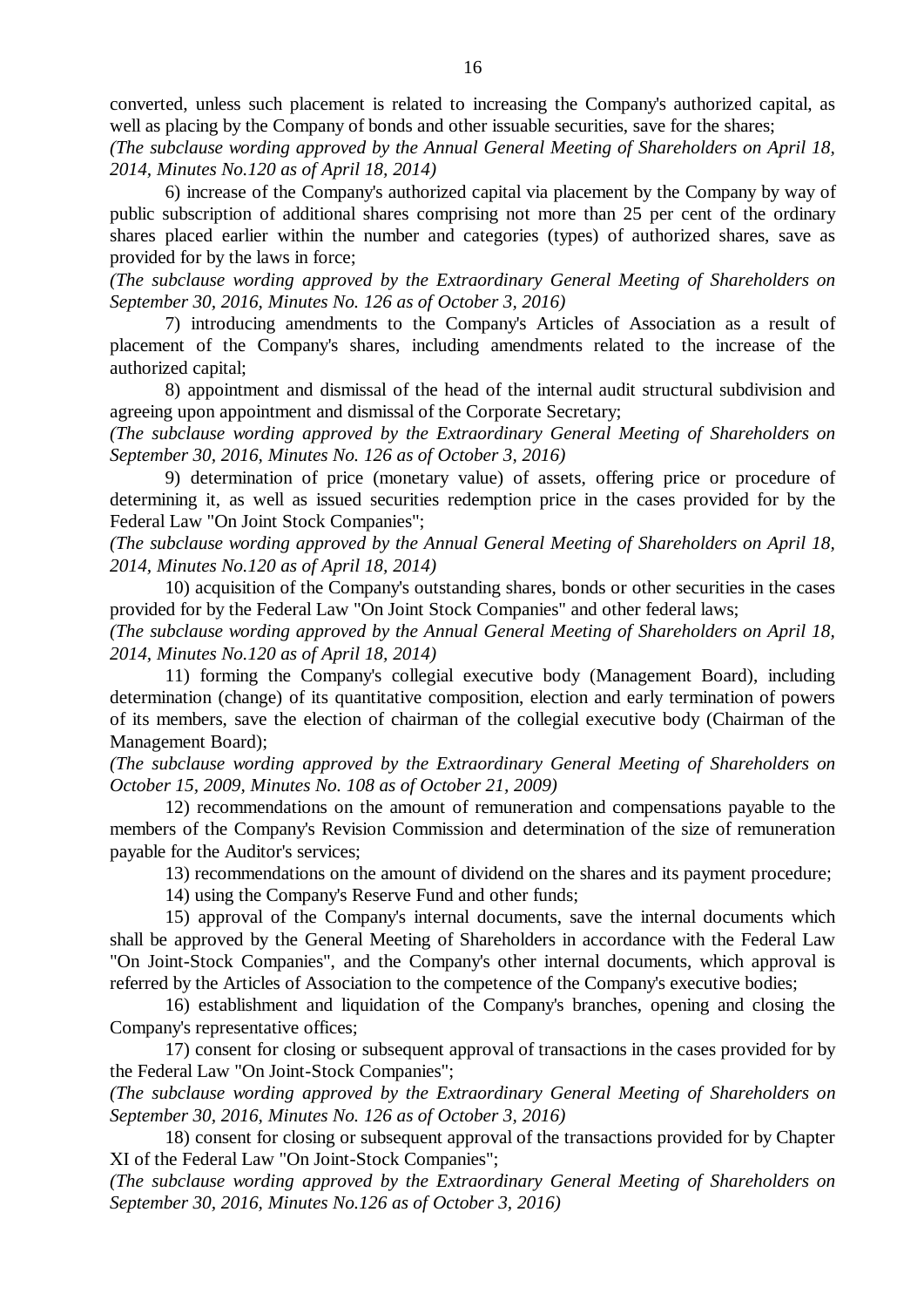19) approval of the Company's registrar and the terms and conditions of the contract with such registrar, renewal and termination of the Contract with it;

20) approval of the Company's long-term and annual business plans, including investment projects approved under subclause 21 hereof;

21) making decisions on new investment projects or expansion of the existing investment projects, including those considered upon approval of the Company's long-term and annual business plans, if the amount of investments exceeds 5 (Five) % of the Company's book value determined based on the Company's accounts as of the last accounts date;

22) making decisions on participation and termination of participation of the Company in other organizations (except for those specified in subclause 19 of Clause 9.2. hereof) including making decisions on acquisition or sale of the Company-owned shares (participation interests) in legal entities, their pledge or creation of any other encumbrances in relation to such shares (participation interests) or consummating any other transactions with such shares (participation interests);

*(The subclause wording approved by the Extraordinary General Meeting of Shareholders on September 30, 2016, Minutes No. 126 as of October 3, 2016)*

23) Making decisions on acquisition, re-issuance of or refusal from licenses for the right to use subsurface mineral resources, including participation in tenders or auctions in accordance with the Subsoil Use Law;

24) consent for closing or subsequent approval of a transaction or several interrelated transactions on direct or indirect acquisition, disposal or possibility of disposal by the Company of any assets (including loans, credits, pledge or security), if the amount of such financing or the value of such assets makes up 5 (five) to 25 (twenty-five) per cent of the Company's assets book value determined based on the Company's accounting statements as of the last reporting date, excluding transactions concluded in the ordinary course of the Company's business and the transactions to be agreed (approved) by the general meeting of shareholders or Board of Directors on other grounds provided for by these Articles of Associations;

*(The subclause wording approved by the Extraordinary General Meeting of Shareholders on September 30, 2016, Minutes No. 126 as of October 3, 2016)*

25) Making decisions on filing an application to list the Company's shares and (or) issuable securities of the Company convertible into its shares;

*(The subclause wording approved by the Annual General Meeting of Shareholders on April 18, 2014, Minutes No. 120 as of April 18, 2014)*

26) making decisions on approval of documents pertaining to the issue of additional shares or other issuable securities, including decisions to issue shares or other issuable securities, prospectus for public offering of shares or other issuable securities and reports on results of issuing shares or the Company's other issuable securities;

27) approval of a procedure for compiling, approval, adjustment and supervising implementation of the Company's and its subsidiaries' business plans, as well as capital investments made under such business plans;

28) submitting any major transactions, the amount of which exceeds 25% - 50% of the Company's assets book value in the cases provided for by Chapter X of the Federal Law "On Joint-Stock Companies" for the consideration by the General Meeting of Shareholders;

29) submitting the matters specified in subclauses 2, 6, 7, 10, 13-18, 21 and 21.1 of Clause 9.2 of these Articles of Association for consideration by the General Meeting of Shareholders;

*(The subclause wording approved by the Extraordinary General Meeting of Shareholders on September 30, 2016, Minutes No. 126 as of October 3, 2016)*

29.1) acceptance of recommendations in relation to voluntary or mandatory offer received by the Company;*(A new subclause introduced by the Extraordinary General Meeting of Shareholders on September 30, 2016, Minutes No.126 as of October 3, 2016)*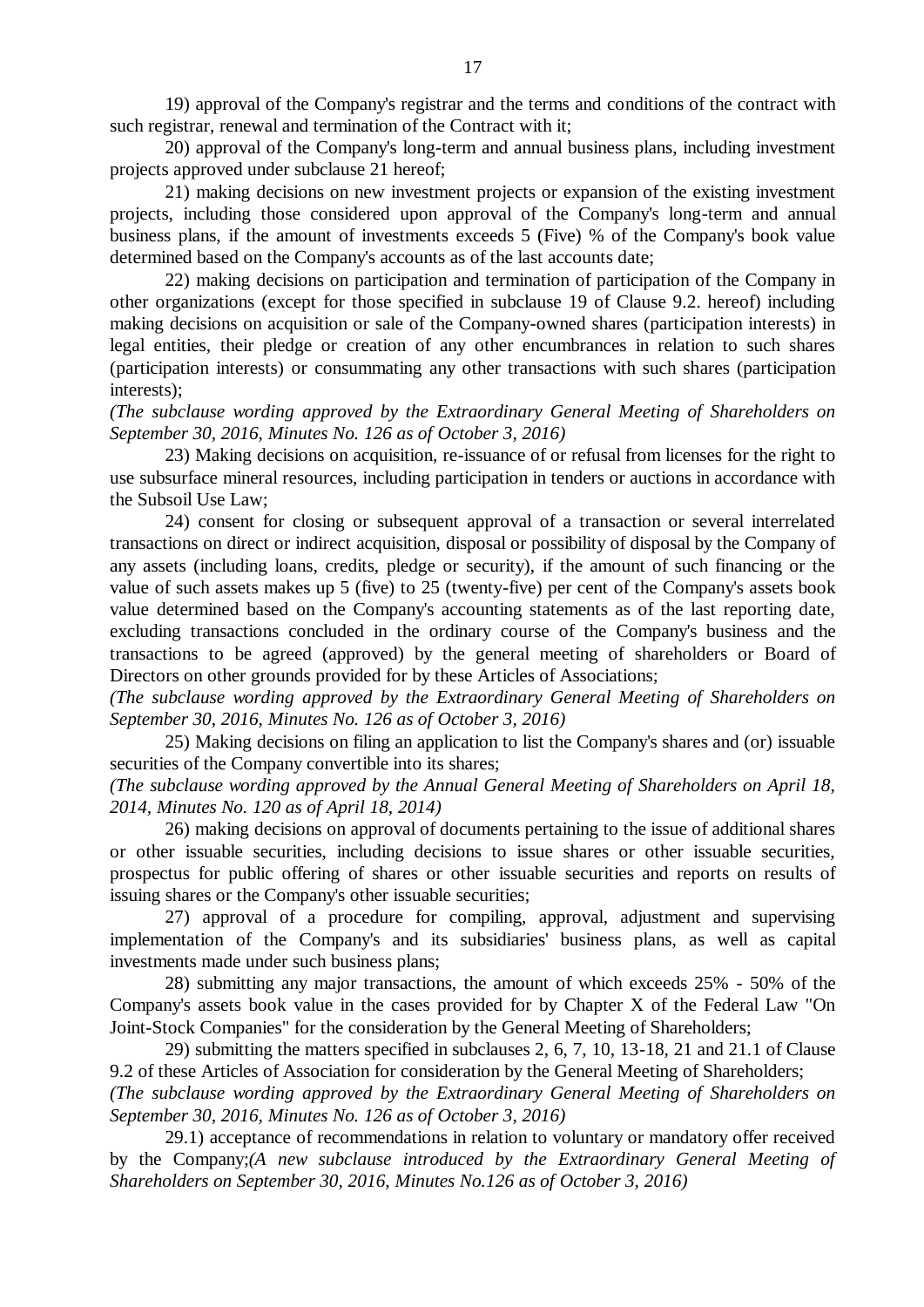30) other issues provided for by the Federal Law "On Joint-Stock Companies" and the Company's Articles of Association.

The matters referred to the competence of the Company's Board of Directors shall not be resolved by the Company's executive body.

The Board of Directors, as advised by the Chairman of the Management Board, shall be entitled to resolve other matters beyond its competence (save for the matters falling within the competence of the General Meeting of Shareholders), when the decisions may have a significant impact on the Company's business.

*(A new paragraph introduced by the Extraordinary General Meeting of Shareholders on October 15, 2009, Minutes No. 108 as of October 21, 2009)*

9.23. The General Meeting of Shareholders shall elect 9 members to the Company's Board of Directors.

*(The paragraph wording approved by the Extraordinary General Meeting of Shareholders on July 29, 2008, Minutes No. 104 as of July 30, 2008)*

The General Meeting of Shareholders shall elect members to the Board of Directors by cumulative voting as provided for by the Federal Law "On Joint-Stock Companies" and the Company's Articles of Association, for the period until the next Annual Meeting of Shareholders.

Persons elected to the Board of Directors may be re-elected an unlimited number of times. An individual (physical person) only may become a member of the Board of Directors.

The powers of all members of the Board of Directors may be early terminated if so resolved by the General Meeting of Shareholders.

A member of the Board of Directors may at any time voluntarily retire from its responsibilities by giving a prior notice thereof in writing to the other members of the Board of Directors. In this case, the Board of Directors shall convene the General Meeting of Shareholders, which shall early terminate the powers of all the members of the Board of Directors and elect the new members of the Board of Directors.

9.24. Should the number of members of the Company's Board of Directors become less than the number required to achieve a quorum set by the Company's Articles of Association, the Board of Directors shall convene an Extraordinary General Meeting of Shareholders in order to elect the new composition of the Board of Directors. The remaining members of the Company's Board of Directors shall only be entitled to adopt resolutions convening such Extraordinary General Meeting of Shareholders.

9.25. The Chairman of the Board of Directors shall be elected by and from among the members of the Board of Directors by a majority of votes of the total number of the members of the Board of Directors.

The Board of Directors may at any time re-elect its Chairman by a majority of votes of the total number of members of the Board of Directors.

Chairman of the Board of Directors shall:

arrange the work of the Company's Board of Directors;

convene the meetings of the Board of Directors, preside at such meetings or organize absentee voting;

organize taking of Minutes at the meetings;

preside at the General Meeting of Shareholders;

9.26. In the absence of Chairman of the Board of Directors, its functions shall be performed by one of the members of the Board of Directors according to the resolution of the Board of Directors passed by a majority of votes of its members attending the meeting.

9.27. The meeting of the Board of Directors shall be convened by the Chairman of the Board of Directors on its own initiative or on request of any member of the Board of Directors, the Revision Commission, the Company's auditor, the executive body or shareholders holding in aggregate not less than 10% of the Company's voting shares. The Meetings of the Board of Directors shall be conducted when appropriate, but not less than once every three months.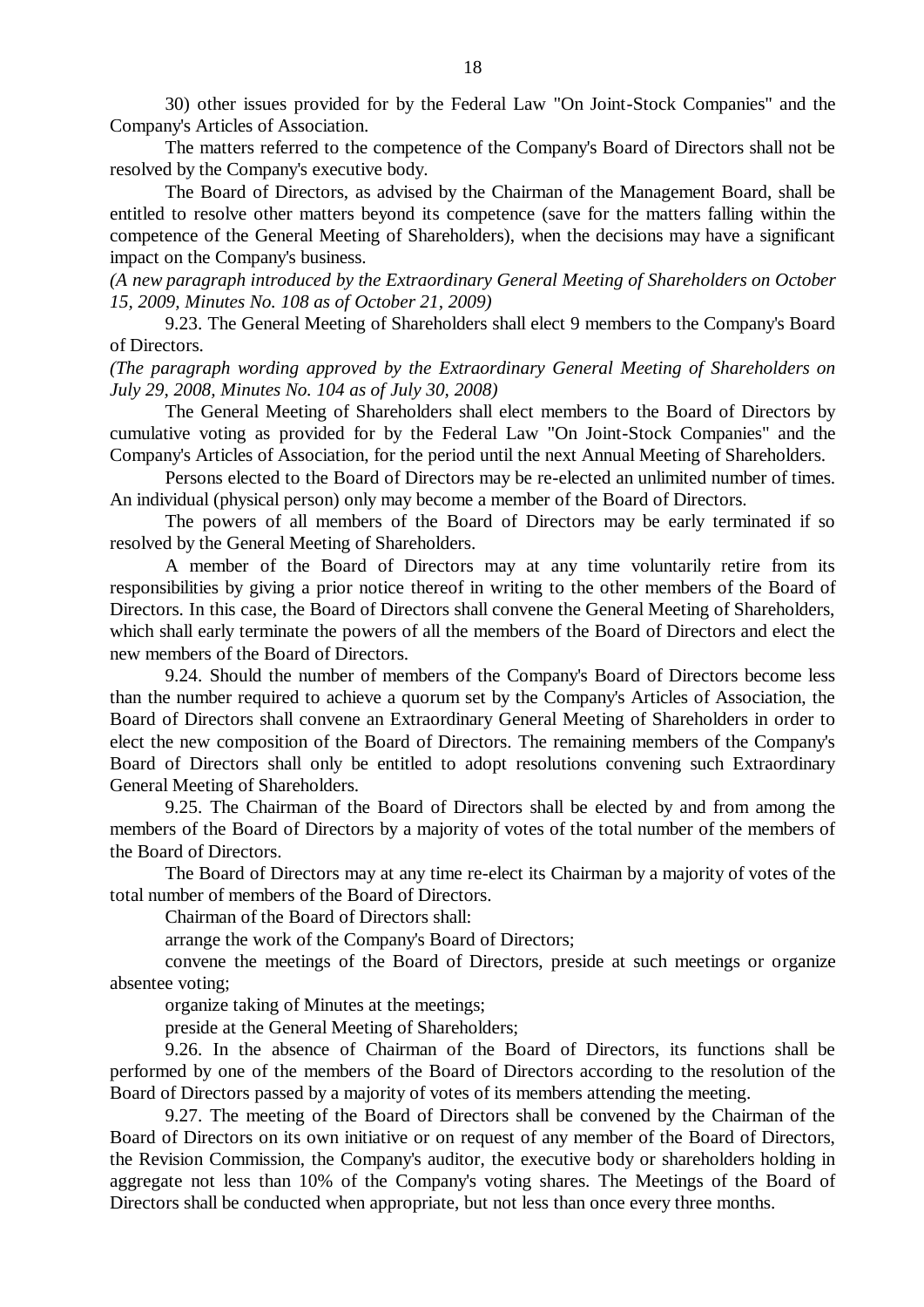The notification regarding the meeting of the Board of Directors shall be made in writing and delivered to each member of the Board of Directors by electronic means of communication (e-mail, fax) no later than 7 days before the date of the meeting of the Board of Directors, unless all the members of the Board of Directors approve a shorter term in writing.

*(The paragraph wording approved by the Extraordinary General Meeting of Shareholders on October 15, 2009, Minutes No. 108 of October 21, 2009)*

The notification shall contain the date, time and venue of the meeting of the Board of Directors and its agenda specifying in detail the items submitted for the meeting consideration together with copies of the relevant documents to be approved by the meeting.

*(The paragraph wording approved by the Extraordinary General Meeting of Shareholders on October 15, 2009, Minutes No. 108 of October 21, 2009)*

The Board of Directors may not consider items not included in the notification regarding the meeting, nor shall they consider the items included therein but not provided with the enclosed copies of the documents to be considered in respect of such items, unless all the members of the Board of Directors unanimously resolve to consider such items at the meeting of the Board of Directors.

9.28. The meeting shall be deemed duly constituted if it is attended by not less than a half of the elected members of the Board of Directors. In determining the quorum and results of voting on the agenda items, a written opinion of the absent members of the Board of Directors shall be taken into account.

9.29. In making decisions at the meeting of the Board of Directors, each member of the Board of Directors shall have one vote. The members of the Board of Directors shall not transfer their votes to other persons, including other members of the Board of Directors.

9.30. The resolutions of the Board of Directors on the matters specified in subclauses 1, 5, 6, 9-11, 19, 21-29 of Clause 9.22 hereof shall be passed by the Board of Directors, if 8 (eight) Directors cast their votes for such resolution.

*(The paragraph wording approved by the Extraordinary General Meeting of Shareholders on July 29, 2008, Minutes No. 104 as of July 30, 2008)*

The resolutions of the Board of Directors of the Company on the matters specified in subclauses 13, 15 (regarding the Company's dividend policy), 20 and 29.1 of Clause 9.22 shall be adopted by the Board of Directors, if a majority of all elected Directors cast their votes for such resolution.

*(a new paragraph introduced by the Extraordinary General Meeting of Shareholders on September 30, 2016, Minutes No. 126 as of October 3, 2016)*

The resolutions on any other matters of the Meeting of the Board of Directors shall be passed by a simple majority of votes of the members of the Board of Directors attending the meeting, unless otherwise provided for by the Federal Law "On Joint-Stock Companies".

The resolution on the matter specified in subclause 11 of Clause 9.22 in terms of determination (change) of the quantitative composition of the Management Board and election of its members shall be passed by the Board of Directors solely on request of the Chairman of the Management Board.

*(A new paragraph introduced by the Extraordinary General Meeting of Shareholders on October 15, 2009, Minutes No. 108 as of October 21, 2009)* 

9.31. Should the Chairman of the Board of Directors be unable to conduct the meeting of the Board of Directors in the form of joint attendance, it shall be entitled to conduct absentee voting to resolve certain issues.

9.32. The minutes shall be kept at the meeting of the Board of Directors, and shall be drawn up within 3 days following its date. The minutes shall contain the following:

- venue and time of the meeting;

- persons attending the meeting;

- agenda of the meeting;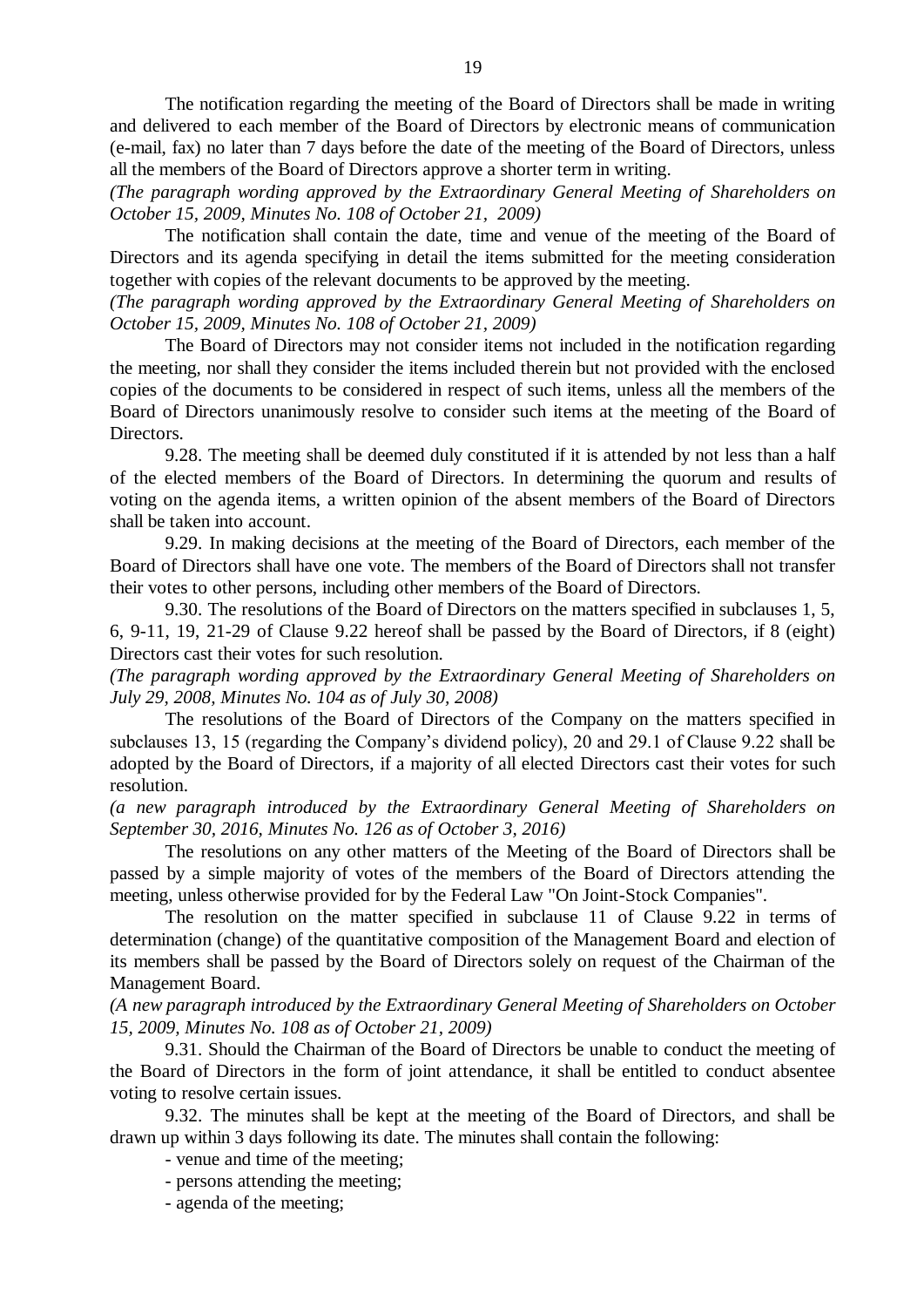- items put to the vote and voting results;

- resolutions passed.

9.33. The minutes of the meeting of the Board of Directors shall be signed by its Chairman who is responsible for the correctness of the minutes.

9.34. During the period of exercising their duties the members of the Board of Directors may be paid a remuneration and/or receive compensation of any expenses related to performance of their functions as members of the Board of Directors. The size of such remuneration and compensation shall be determined by resolution of the General Meeting of Shareholders.

9.35. The members of the Board of Directors shall be liable to the Company for any losses caused to the Company through their faulty actions (or omission), unless other basis and scope of liability are established by federal laws.

## **Sole and Collegial Executive Body (Chairman of the Management Board and Management Board)**

9.36. The management of the Company's day-to-day operations shall be carried out by the Company's sole executive body (Chairman of the Management Board) and collegial executive body (Management Board). The Chairman of the Management Board and the Management Board shall be subordinated to the Board of Directors and the General Meeting of Shareholders.

The Chairman of the Management Board shall head the Management Board, organize its work and its meetings, as well as implementation of resolutions passed by the General Meetings of Shareholders and the meetings of the Board of Directors.

9.37. By resolution of the General Meeting of Shareholders, the powers of the Company's sole executive body (Chairman of the Management Board) may be delegated to a commercial organization (Management Company) or individual entrepreneur (Manager) under a contract. A resolution to delegate the powers of the Company's sole executive body to a management company or administrator shall be adopted at the General Meeting of Shareholders as advised by the Board of Directors only.

9.38. The competence of the Chairman of the Management Board shall include the management of all matters on the Company's day-to-day operations, excluding those falling within the sole competence of the General Meeting of Shareholders and the Company's Board of Directors.

9.39. The Chairman of the Management Board shall without the Power of Attorney act on behalf of the Company and:

- manage the Company's day-to-day operations;

- represent the Company's interests inside and outside of the Russian Federation;

- administer the Company's assets and funds and consummate transactions on behalf of the Company. The Chairman of the Management Board shall be entitled to consummate transactions that require approval by the General Meeting of Shareholders or the Board of Directors only after the relevant decision is passed by the General Meeting of Shareholders or the Board of Directors;

- approve the staff schedule, regulations of the Company's structural subdivisions, job descriptions and wages for all the positions included into the staff schedule;

- issue orders and give instructions obligatory for all the Company's employees;

- organize the Company's bookkeeping and accounting;

- control the due receipt of funds and compliance of any spending with the Company's annual business-plan;

- have the primary authority to sign financial documents;

- enter into labor contracts with the Company's employees, apply punishment or incentive measures;

- issue powers of attorney on behalf of the Company;

- prepare and submit for approval by the Board of Directors any resolutions to issue shares, offering memorandums and reports on results of securities issue;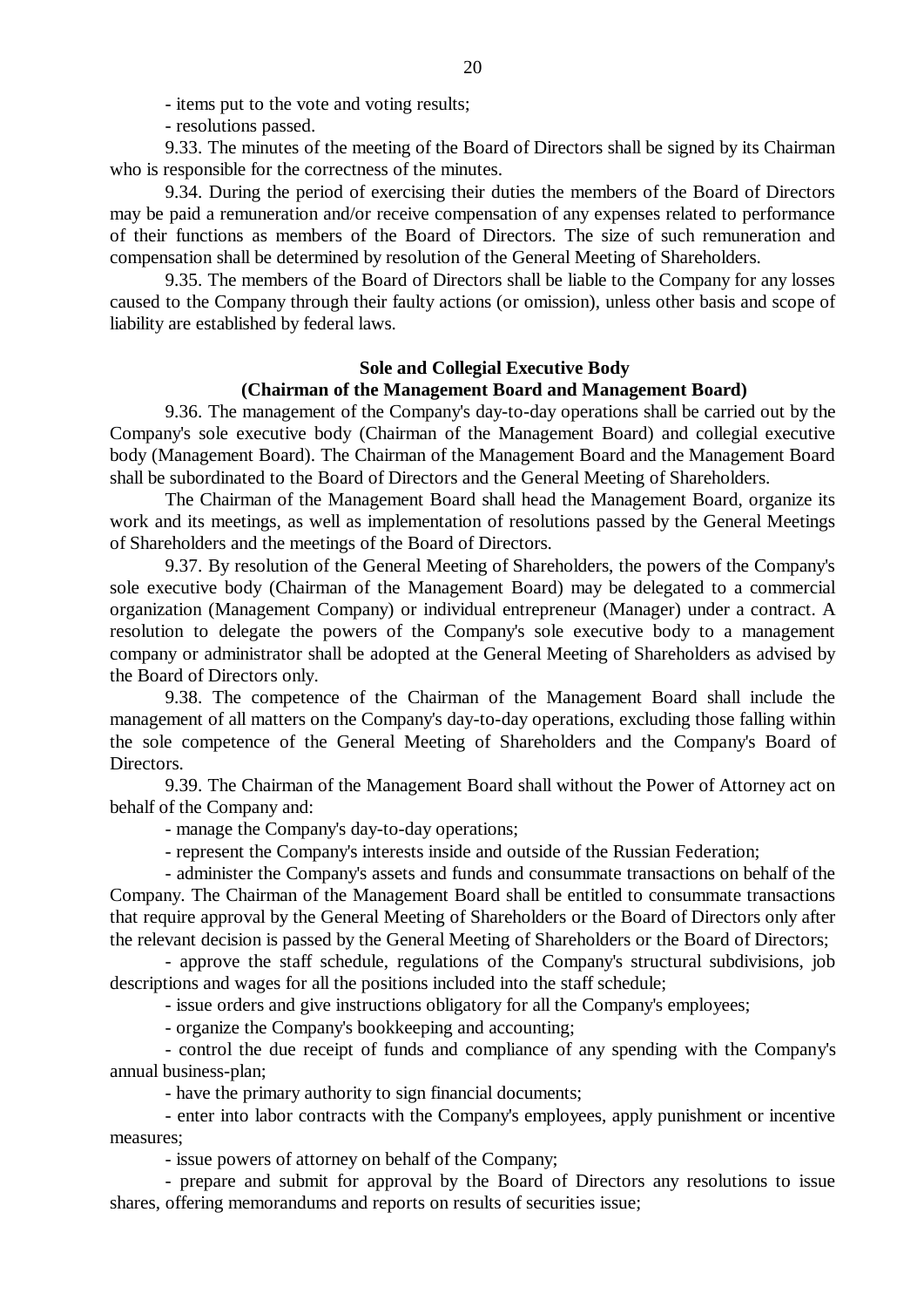- open the Company's bank accounts;

- appoint persons representing the Company at the Meetings of Shareholders (participants) of the companies whose shares are owned by the Company;

- submit to the Company's Board of Directors proposals on the personal and quantitative composition of the Management Board;

- submit for the consideration of the Board of Directors the matters that do not fall within the competence of the Board of Directors (save the matters falling within the competence of the General Meeting) but may have a significant impact on the Company's business.

*(The clause wording approved by resolution of the Extraordinary General Meeting of Shareholders on October 15, 2009, Minutes No. 108 as of October 21, 2009)*

9.40. The Chairman of the Management Board and their First Deputy shall issue powers of attorney to act on behalf of the Company.

9.41. The Chairman of the Management Board at its own discretion may present any issue for consideration by the Management Board meeting within his competence in order to make a collegial decision.

9.42 The Chairman of the Management Board shall be elected by the General Meeting of Shareholders for the period of five years and may be re-elected an unlimited number of times.

9.43. The rights and obligations, as well as the term and amount of remuneration of the Chairman of the Management Board shall be determined by the Federal Law "On Joint Stock Companies", other legal acts of the Russian Federation and by an agreement entered into with the Company. The agreement on behalf of the Company shall be signed by the Chairman of the Board of Directors or a person duly authorized to do so by the Company's Board of Directors.

9.44. The General Meeting of Shareholders may at any time pass a resolution on early termination of powers of the Chairman of the Management Board and decide to form a new sole executive body.

9.45. The Board of Directors shall resolve the matters on forming the Management Board, including determination of its quantitative composition and election of its members, save the Chairman of the Management Board who is represented on the Management Board by virtue of his position.

Decisions to determine (change) the number or elect members of the Management Board shall be made by the Board of Directors solely as advised by Chairman of the Management Board.

The Management Board members shall be elected for the period of 5 years.

The powers of any Management Board member may be terminated ahead of time by resolution of the Board of Directors. In this case, a new member may be elected to the existing composition of the Management Board to replace the previous one whose powers were terminated earlier.

The Board of Directors may resolve to increase the number of members of the Management Board and elect new members of the Management Board.

The term of powers of the new Management Board members elected instead of those whose powers were terminated earlier or those elected in connection with an increase in the number of members of the Management Board shall cease simultaneously with the tenure of the remaining members of the Management Board.

*(The clause wording approved by resolution of the Extraordinary General Meeting of Shareholders on October 15, 2009, Minutes No. 108 as of October 21, 2009)*

9.46. The rights and obligations of the members of the Management Board to carry out the Company's day-to-day operations shall be determined by the Federal Law "On Joint Stock Companies", these Articles of Association, the Regulation on the Management Board and the agreement between the Company and any member of the Management Board. On behalf of the Company the agreement shall be signed by the Chairman of the Board of Directors or a person duly authorized by the Board of Directors.

9.47. The competence of the Management Board shall include: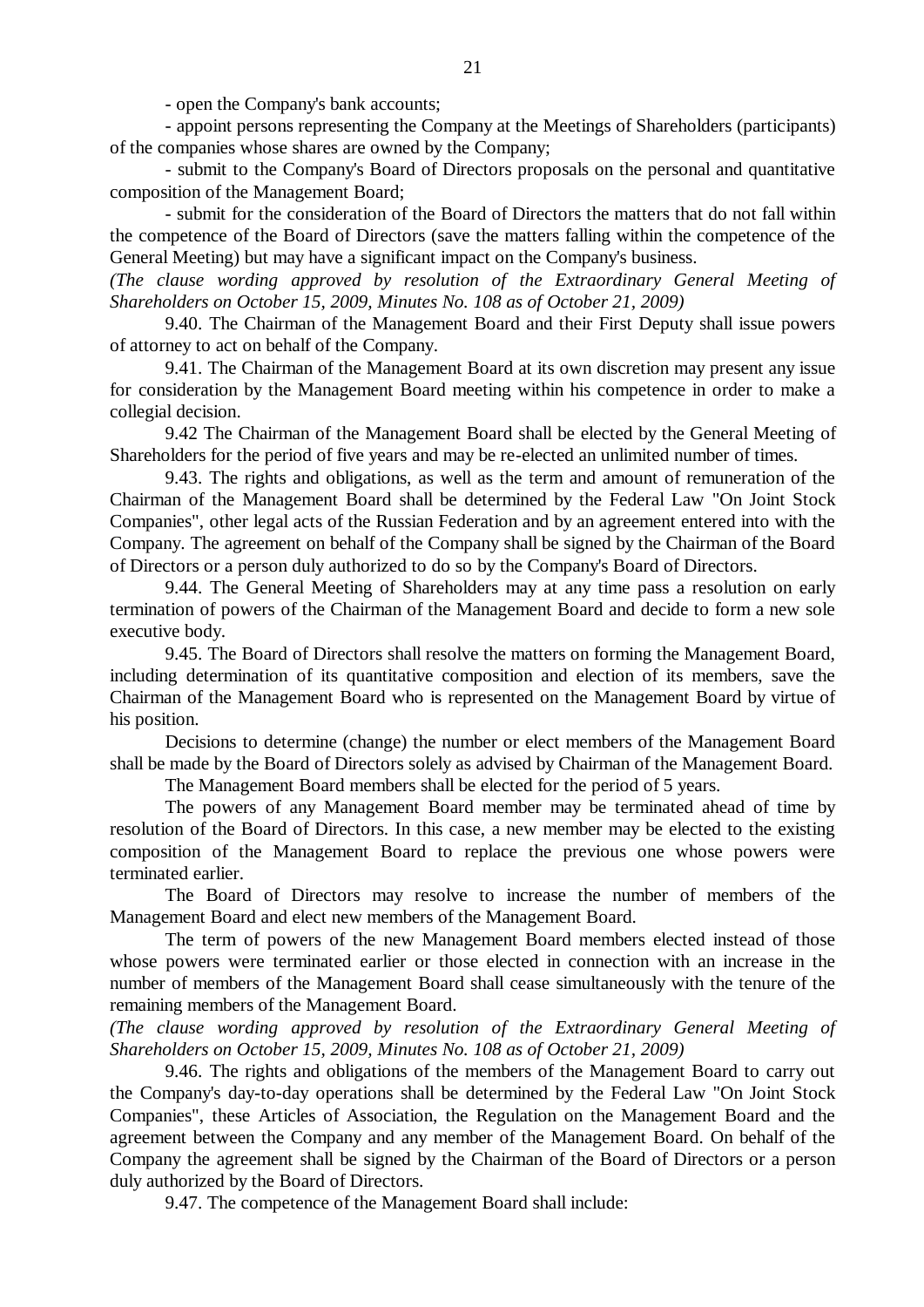1) identifying perspective lines of the Company's development in accordance with priority lines of the Company's business determined by the Board of Directors;

2) preparation and submission to the Board of Directors of long-term (for the period of 5 years) consolidated and annual business plans, annual reports, annual balance sheets, profit and loss statements and the Company's other year-end reporting;

3) approval of the subsidiaries' and affiliates' annual and long-term business plans;

4) approval of annual reports, annual accounting (financial) statements, annual balance sheets, profit and loss statements and other annual accounts of the Company's subsidiaries and affiliates;

*(The subclause wording approved by resolution of the Extraordinary General Meeting of Shareholders on September 30, 2016, Minutes No. 126 as of October 3, 2016)*

5) summing up the performance results of the Company's business plan;

6) approval of the performance results of the subsidiaries' and affiliates' business plans;

7) implementation of personnel policy in the Company, its subsidiaries, sole executive bodies, deputy sole executive bodies and chief accountants of the Company's subsidiaries, as well as nomination of candidates to the subsidiaries' management bodies (including the board of directors, management board and revision commission);

*(The subclause wording approved by resolution of the Extraordinary General Meeting of Shareholders on September 30, 2016, Minutes No. 126 as of October 3, 2016)*

8) analyzing and summing up the performance results of the Company's structural subdivisions, as well as working out recommendations on improvement of their performance;

9) organizing implementation of resolutions passed by the General Meeting of Shareholders and the Board of Directors;

10) making decisions to submit claims in the capacity of a shareholder (participant) of the Company's subsidiary;

11) approving the articles of association of the newly established subsidiary companies and new editions of the subsidiaries' articles of association, introducing amendments to the articles of association of the subsidiary companies;

*(The subclause wording approved by resolution of the Extraordinary General Meeting of Shareholders on September 30, 2016, Minutes No. 126 as of October 3, 2016)*

12) passing resolutions on reorganization or liquidation of the Company's subsidiaries, as well as increase of their authorized capital;

13) approving related party and major transactions consummated by the Company's subsidiaries that require consent for consummation or subsequent approval by the subsidiaries' supreme management bodies, excluding transactions consummated by the subsidiaries by and between themselves and with the Company;

*(The subclause wording approved by resolution of the Extraordinary General Meeting of Shareholders on September 30, 2016, Minutes No. 126 as of October 3, 2016)*

14) approval of the subsidiaries' auditors;

15) making decisions to transfer the powers of the sole executive bodies of the subsidiaries to a managing company or administrator and decisions to terminate the powers of the subsidiaries' sole executive bodies;

16) passing resolutions on acquisition or disposal by the subsidiaries of any shares (participation interests) in legal entities, their pledge or creation of other encumbrances in relation to such shares (participation interests) or consummation of any other transactions with such shares (participation interests);

17) making decisions on the subsidiaries' new investment projects or expansion of the existing investment projects, including those considered upon approval of the subsidiaries' longterm and annual business plans, if the amount of investments exceeds 5 (Five) % of the subsidiary's book value determined based on its accounts as of the last accounts date;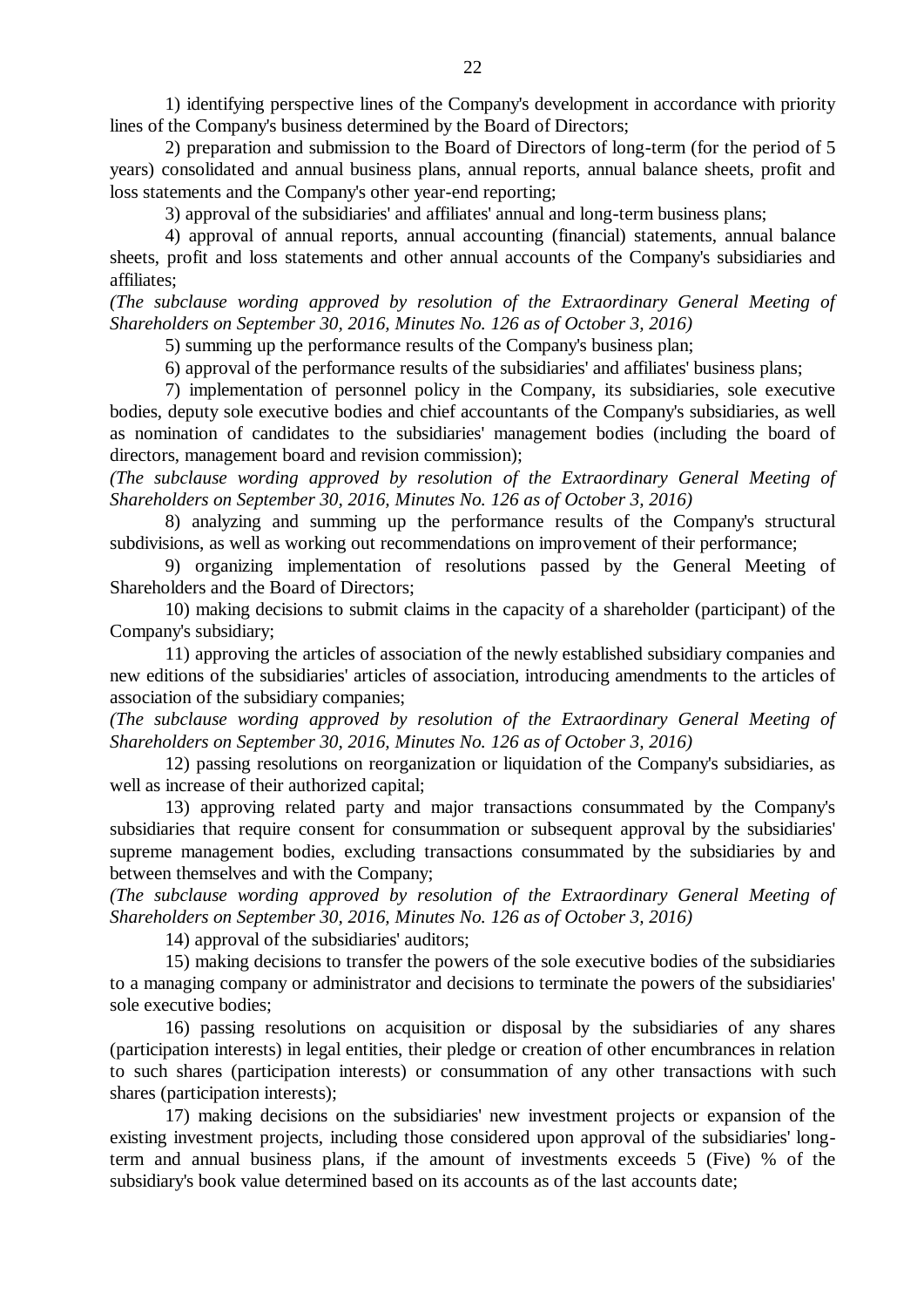18) approval of a transaction or several interrelated transactions on direct or indirect acquisition, disposal or possibility of disposal by a subsidiary company of any assets (including loans, credits, pledge or security), if the value of such assets makes up 5 (five) to 25 (twenty-five) per cent of the subsidiary company's assets book value determined based on its accounting statements as of the last reporting date, excluding transactions concluded in the ordinary course of the subsidiary company's business and transactions concluded by the subsidiaries with each other or with the Company;

*(The subclause wording approved by the Annual General Meeting of Shareholders on April 18, 2014, Minutes No.120 as of April 18, 2014, and the Extraordinary General Meeting of Shareholders on September 30, 2016, Minutes No. 126 as of October 3, 2016)*

19) *The subclause is deleted by resolution of the Extraordinary General Meeting of Shareholders on October 15, 2009, Minutes No. 108 as of October 21, 2009*

20) making decisions on approval of documents pertaining to the issue by the Company's subsidiary of additional shares or other issuable securities, including decisions to issue shares or other issuable securities, prospectus for public offering of shares or other issuable securities and reports on results of issuing shares or the subsidiary's other issuable securities;

21) making decisions enabling the Company's subsidiaries to take actions on acquisition, re-issuance of or refusal from licenses for the right to use subsurface mineral resources, including participation in tenders or auctions;

22) defining priority lines of the subsidiaries' business;

23) passing resolutions on placement by the subsidiaries of their bonds and other securities;

24) approval of the subsidiaries' registrar and the terms and conditions of the contract with such registrar, renewal and termination thereof;

25) determination of price (monetary value) of the subsidiaries' assets, as well as the placement and repurchase price of the issued securities in accordance with Russian laws;

26) making decisions on acquisition by the subsidiary of its own shares (equity interests), bonds and other outstanding securities in accordance with the RF laws.

9.48. In resolving the matters at the Meeting of the Management Board, each member of the Management Board shall have one vote.

9.49. The resolutions of the Management Board meeting on the matters specified in subparagraphs 11) - 26) of Paragraph 9.47 hereof shall be deemed adopted, if 2/3 of the elected members of the Management Board cast their votes for such resolution.

*(The clause wording approved by resolution of the Extraordinary General Meeting of Shareholders on October 15, 2009, Minutes No. 108 as of October 21, 2009)*

The resolutions on any other matters of the Management Board meeting shall be passed by a simple majority of votes of the members of the Management Board attending the Meeting.

The Company's sole executive body in exercising its powers of a participant or shareholder of the subsidiaries, and the members of the subsidiaries' boards of directors representing the Company in its subsidiaries, shall, in making decisions at the meetings of the subsidiaries' Board of Directors, act in compliance with resolutions of the Company's Management Board on the matters specified in sub-paragraphs 11) - 26) of Paragraph 9.47 hereof.

9.50. The notice of the Management Board meeting shall be served in writing and delivered to each member of the Management Board by electronic means of communication (email, fax) no later than 5 days before the date of the Meeting, unless all the members of the Management Board approve a shorter period in writing. A notice shall contain the date, time and place of the Management Board meeting and its agenda specifying in detail the items submitted for the meeting's consideration. A notice shall be accompanied by draft documents to be discussed*.*

*(The clause wording approved by resolution of the Extraordinary General Meeting of Shareholders on October 15, 2009, Minutes No. 108 as of October 21, 2009)*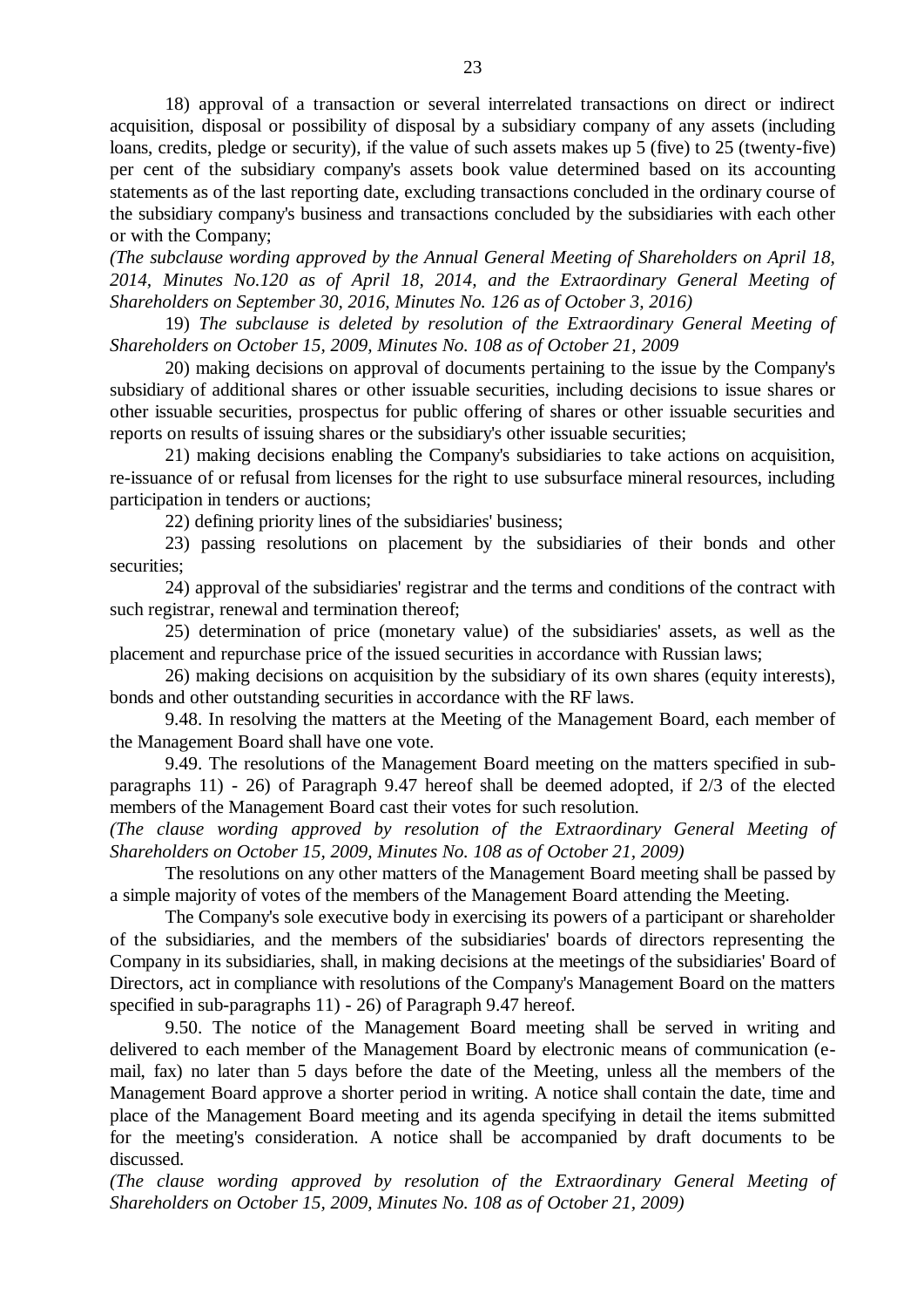9.51. In exercising their rights and performing their obligations, the Chairman of the Management Board, members of the Management Board and a managing company or administrator shall act to the benefit of the Company and be liable to the Company for any losses caused to the Company through their faulty actions (or omission), unless other basis and scope of liability are established by the Federal Laws.

# **10. MAJOR AND RELATED PARTY TRANSACTIONS**

10.1. Major transactions shall be consented to or subsequently approved in accordance with Article 79 of the Federal Law "On Joint Stock Companies".

*(The clause wording approved by resolution of the Extraordinary General Meeting of Shareholders on September 30, 2016, Minutes No. 126 as of October 3, 2016)*

10.2. *(The clause is deemed null and void by the Extraordinary General Meeting of Shareholders on September 30, 2016, Minutes No. 126 as of October 3, 2016)*

10.3. The procedure for closing a related party transaction is determined by Art. 83 of the Federal Law "On Joint Stock Companies".

*(The clause wording approved by resolution of the Extraordinary General Meeting of Shareholders on September 30, 2016, Minutes No. 126 as of October 3, 2016)*

10.4. The members of the Board of Directors, the Management Board, the sole executive body, a person being the Company's controlling person, a person entitled to give binding instructions to the Company are obliged to notify the Company within two months from the day when they become aware or should have become aware of any circumstances by virtue whereof they may be deemed to be interested parties, of:

1) legal entities in relation whereof they, their spouses, parents, children, full-blood and half-blood siblings, adoptive parents and adopted children and/or companies controlled by them are controlling persons or entitled to give binding instructions;

2) legal entities in which management bodies they, their spouses, parents, children, fullblood and half-blood siblings, adoptive parents and adopted children and/or persons controlled by them hold any positions;

3) actual or anticipated transactions of which they are aware and where they may be recognized as interested parties.

*(The clause wording approved by resolution of the Extraordinary General Meeting of Shareholders on September 30, 2016, Minutes No. 126 as of October 3, 2016)*

#### **11. AFFILIATED PERSONS**

11.1. A person shall be deemed affiliated in accordance with requirements of the Russian Federation laws.

11.2. The Company's affiliated persons shall inform the Company in writing of any shares they hold in the Company specifying their number and category (types) not later than 10 days following their acquisition date. In case the Company has incurred property damage through the failure to submit or untimely submission of the aforementioned information by the affiliated person, such affiliated person shall be held liable to the Company in the amount of the incurred losses.

11.3. The Company shall keep a record of its affiliated persons and present the relevant report in respect thereof in accordance with requirements of the Russian Federation laws.

## **12. FINANCIAL ACCOUNTING AND REPORTING, COMPANY'S DOCUMENTS,**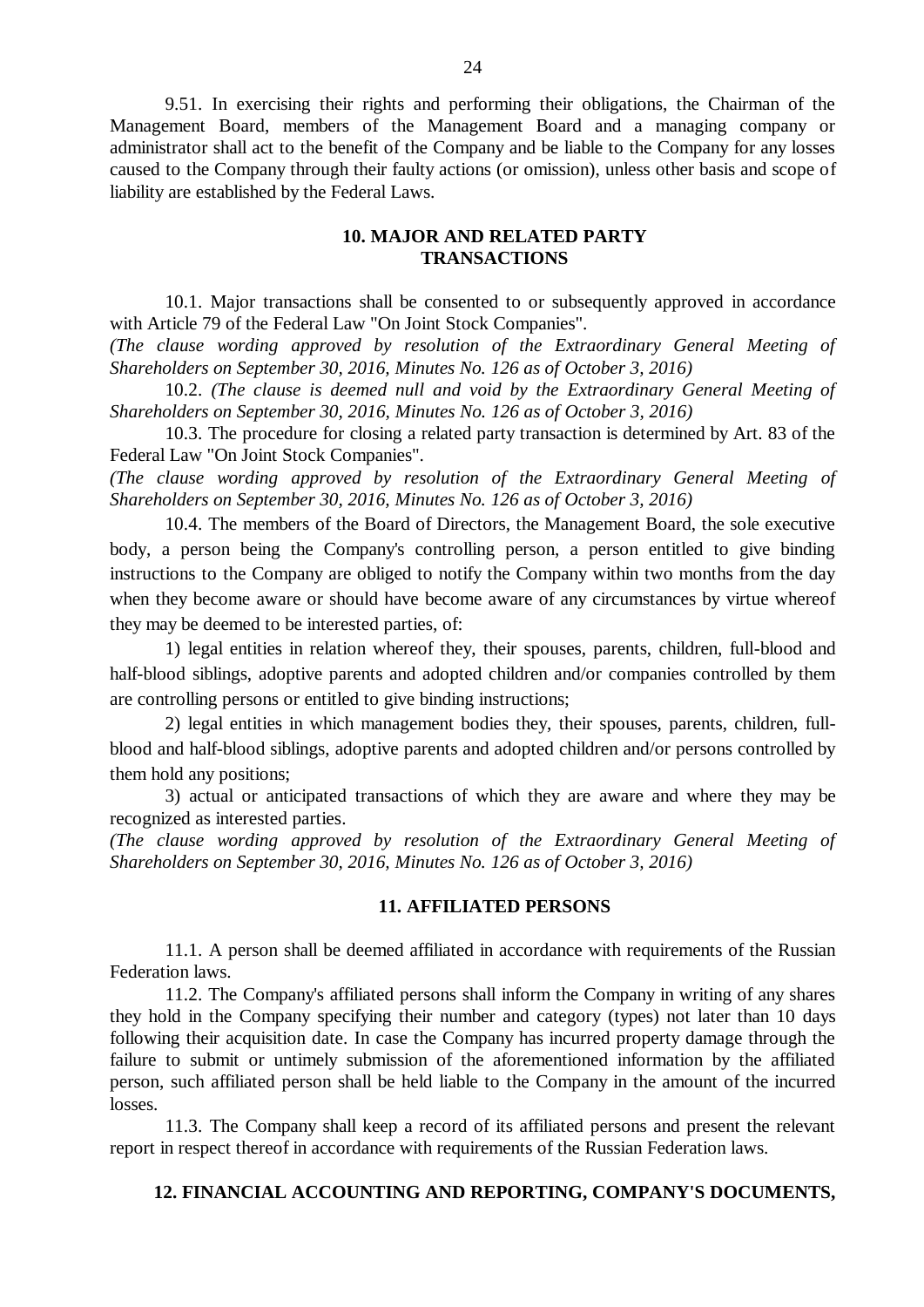#### **INFORMATION ON THE COMPANY**

12.1. The Company shall keep accounting and submit financial statements in the manner prescribed by the Russian Federation laws, provide its shareholders with information regarding the Company and provide access to the documents specified in Par. 1 of Article 89 of the Federal Law "On Joint-Stock Companies", keep the documents, provided for by the Federal Law "On Joint-Stock Companies" at the location of the Company's executive body in the manner and within the timelines established by a federal agency for securities market.

12.2. The Company's annual report shall be preliminarily approved by the Company's Board of Directors not later than 30 days before the date of the Annual General Meeting of Shareholders.

12.3. The Company shall disclose information as prescribed by the Federal Law "On Joint-Stock Companies".

# **13. CONTROL OVER THE COMPANY'S FINANCIAL AND BUSINESS ACTIVITY**

13.1. In order to exercise control over the Company's financial and business activity, the General Meeting of Shareholders shall elect the Revision Commission and approve the Company's auditor. The Company's Revision Commission shall consist of 4 members. Members of the Company's Revision Commission shall be elected by the General Meeting of Shareholders pursuant to the procedure established by the Federal Law "On Joint-Stock Companies".

13.2. The Revision Commission and the Company's auditor shall review the Company's financial and business activity in the manner prescribed by article 85 of the Federal Law "On Joint-Stock Companies".

13.3. The following matters fall within the competence of the Revision Commission:

1) confirming reliability of data contained in the Company's annual report, annual accounts and other reports and financial statements;

2) analyzing the Company's financial state, revealing reserves to improve the Company's financial condition and developing recommendations to the Company's management bodies;

3) organizing and conduct of reviews (audits) of the Company's financial and business activity in terms of:

- review (audit) of the Company's financial statements and accounts, payment & settlement and other documentation related to the Company's financial and business activity in view of its compliance with the Russian Federation law, the Company's Articles of Association, internal and other documents;

- control over the safety and utilization of fixed assets;

- control over spending of the Company's cash in accordance with the approved business plan and budget;

- control over forming and using the Company's reserve and other special funds;

- checking up whether dividends on the Company's shares are charged and paid out correctly and in a timely manner;

- checking up the fulfillment of the previous instructions on eliminating the breaches and removing shortcomings discovered in the course of the previous reviews (audits);

- taking other actions (measures) aimed at checking up the Company's financial and business activity.

The resolutions falling within the competence of the Revision Commission shall be passed by a simple majority of votes cast by its members.

*(The clause wording approved by resolution of the Extraordinary General Meeting of Shareholders on October 15, 2009, Minutes No. 108 as of October 21, 2009)*